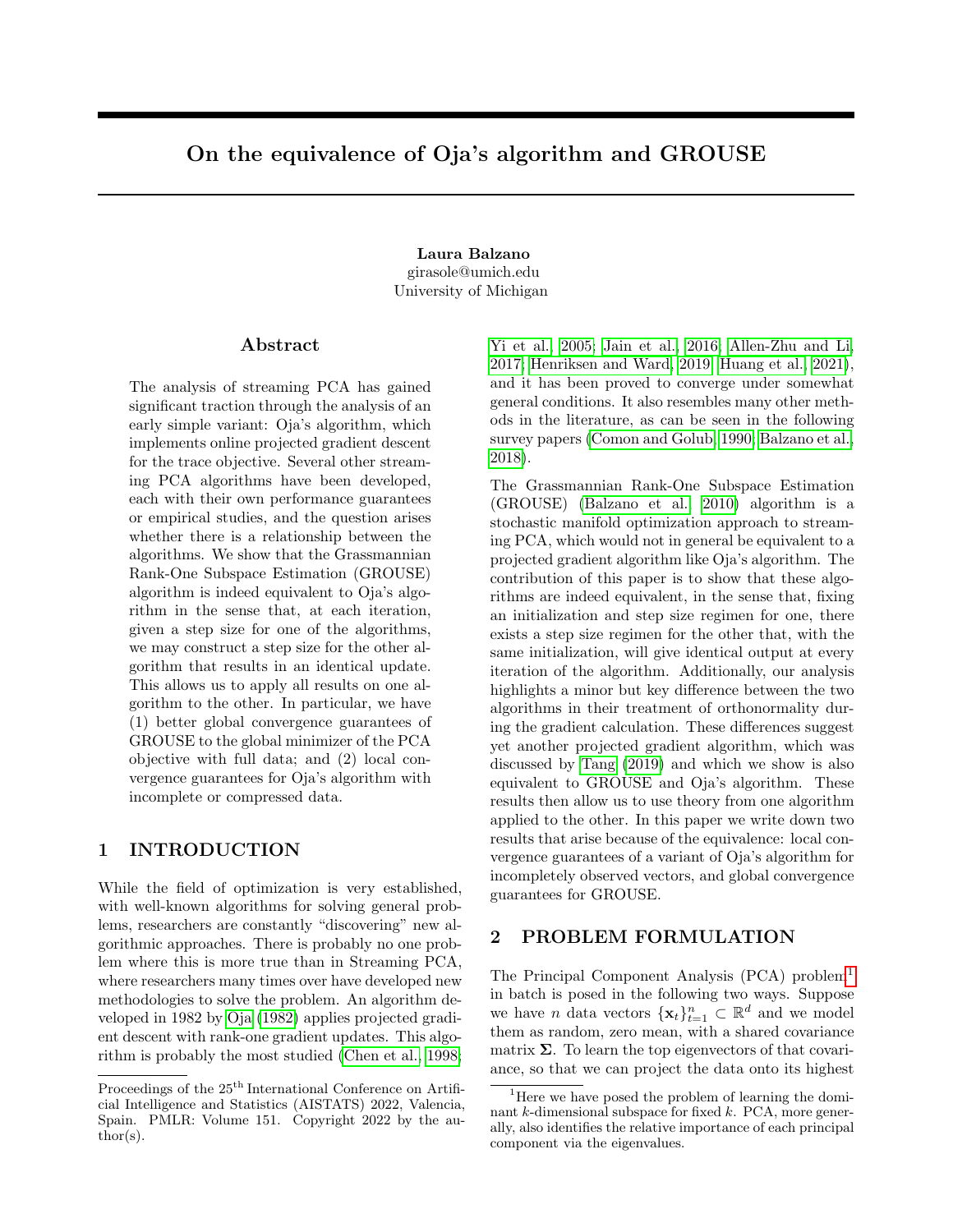variance subspace, we will solve for the subspace U that maximizes  $\text{Tr}(\mathbf{U}^T \Sigma \mathbf{U})$ , which in finite sample is approximated by

$$
\underset{\mathbf{U}\in\mathbb{R}^{d\times k},\mathbf{U}^T\mathbf{U}=\mathbf{I}}{\text{maximize}}\text{Tr}\left(\mathbf{U}^T\hat{\boldsymbol{\Sigma}}\mathbf{U}\right) ,\qquad \qquad (1)
$$

where  $\hat{\Sigma} = \sum_{t=1}^{n} \mathbf{x}_t \mathbf{x}_t^T$  is the sample covariance matrix. We also reach the same objective when we suppose the data are deterministic, and we want to find a k-dimensional subspace on which we can project the data and preserve as much of the norm as possible. Then we may let  $\mathbf{X} = \begin{bmatrix} \mathbf{x}_1 & \mathbf{x}_2 & \cdots & \mathbf{x}_n \end{bmatrix}$  and solve:

$$
\underset{\mathbf{U}\in\mathbb{R}^{d\times k},\mathbf{U}^{T}\mathbf{U}=\mathbf{I}}{\text{minimize}}\left\|\mathbf{U}\mathbf{U}^{T}\mathbf{X}-\mathbf{X}\right\|_{F}^{2} \tag{2}
$$

The two objective functions in [\(1\)](#page-1-0) and [\(2\)](#page-1-1) are equiva-lent<sup>[2](#page-1-2)</sup>. Both of these problems can be written as a sum of functions, each of which depends on only one data point  $\mathbf{x}_t$ :

<span id="page-1-4"></span>
$$
\sum_{t=1}^{n} F_t^{(\text{Trace})}(\mathbf{U}) \coloneqq \sum_{t=1}^{n} \text{Tr}(\mathbf{U}^T \mathbf{x}_t \mathbf{x}_t^T \mathbf{U}), \qquad (3)
$$

and in the matrix approximation setting using the decomposition of the Frobenius norm:

$$
\sum_{t=1}^{n} F_t^{(\text{Frob})}(\mathbf{U}) \coloneqq \sum_{t=1}^{n} ||\mathbf{U}\mathbf{U}^T \mathbf{x}_t - \mathbf{x}_t||_2^2 . \qquad (4)
$$

It is therefore natural to think about optimizing these objectives in the streaming setting using stochastic or incremental gradient descent [\(Bertsekas, 2011\)](#page-8-4). In fact we know from a great deal of work that for this objective, though it is non-convex, all local minima are global minima (See our discussion in Section [2.1;](#page-1-3) we believe the earliest such result is by [Yang](#page-10-3) [\(1995\)](#page-10-3)), and so gradient descent has a chance to converge to a global minimizer. This is the approach taken by Oja's algorithm and the GROUSE algorithm.

The Euclidean gradient for the trace objective is read easily from Eq [\(3\)](#page-1-4) as

$$
\nabla_{\mathbf{U}} F_t^{(\text{Trace})} = \mathbf{x}_t \mathbf{x}_t^T \mathbf{U} ,
$$

which we can also write as  $\mathbf{x}_t \mathbf{w}_t^T$  where since U is assumed to have orthonormal columns,  $\mathbf{U}^T \mathbf{x}_t = \mathbf{w}_t$ are the weights of the projection of  $x_t$  onto the span of  $U, i.e.,$ 

$$
\mathbf{w}_t = \argmin_{\mathbf{w}} \|\mathbf{x}_t - \mathbf{U}\mathbf{w}\|_2^2.
$$

The Euclidean gradient for the Frobenius norm objective is the same if we impose  $U^T U = I$ , but if we take the gradient in Euclidean space before imposing this constraint we get a different outcome:

$$
\nabla_{\mathbf{U}} F_t^{(\text{Frob})} = (\mathbf{U}\mathbf{U}^T \mathbf{x}_t - \mathbf{x}_t) \mathbf{x}_t^T \mathbf{U} = -2 \mathbf{r}_t \mathbf{w}_t^T,
$$

<span id="page-1-0"></span>where  $\mathbf{r}_t$  is the project residual, *i.e.*,  $\mathbf{r}_t = \mathbf{x}_t - \mathbf{U}\mathbf{w}_t$ . The relationship of the two gradients can be seen as follows – the second is a restriction of the first to the tangent space of the Grassmannian  $\mathcal{G}(d, k)$ , the space of all subspaces of dimension k in  $\mathbb{R}^d$  [\(Edelman et al.,](#page-9-4) [1998,](#page-9-4) Sec 2.5.3). See more discussion in Appendix [A.](#page-12-0)

#### <span id="page-1-3"></span><span id="page-1-1"></span>2.1 Related Work

Subspace tracking, i.e., the problem of incrementally updating the principal subspace of streaming data, has been a problem of interest in a wide range of application for several decades. New algorithms are regularly invented. Oja's [\(Oja, 1982;](#page-10-0) [Oja and Karhunen, 1985\)](#page-10-4) and Krasulina's [\(Krasulina, 1969;](#page-9-5) [Karasalo, 1986\)](#page-9-6) algorithms are the oldest to the best of our knowledge, and there was a flurry of activity in the 1980- 90s [\(Yang and Kaveh, 1988;](#page-10-5) [Smith, 1993;](#page-10-6) [Yang, 1995;](#page-10-3) [Mathew et al., 1995;](#page-10-7) [Gustafsson, 1998;](#page-9-7) [Hua et al.,](#page-9-8) [1999;](#page-9-8) [Real et al., 1999;](#page-10-8) [Bischof and Shroff, 1992;](#page-8-5) [Moo](#page-10-9)[nen et al., 1992;](#page-10-9) [Stewart, 1992\)](#page-10-10), with continued attention through the modern era where subspace tracking is applied in the context of massive data, missing, or corrupted / adversarially perturbed data [\(Attal](#page-8-6)[lah and Abed-Meraim, 2001;](#page-8-6) [Chatterjee, 2005;](#page-8-7) [Badeau](#page-8-8) [et al., 2005;](#page-8-8) [Chan et al., 2005;](#page-8-9) [Brand, 2006;](#page-8-10) [War](#page-10-11)[muth and Kuzmin, 2008;](#page-10-11) [Doukopoulos and Mous](#page-9-9)[takides, 2008;](#page-9-9) [Strobach, 2009;](#page-10-12) [Balzano et al., 2010;](#page-8-3) [Chi et al., 2013;](#page-9-10) [Arora et al., 2013;](#page-8-11) [Hardt and Price,](#page-9-11) [2014;](#page-9-11) [De Sa et al., 2015;](#page-9-12) [Nie et al., 2016;](#page-10-13) [Jain et al.,](#page-9-0) [2016;](#page-9-0) [Ghashami et al., 2016;](#page-9-13) [Zhan et al., 2016;](#page-11-0) [Chan](#page-8-12) [et al., 2018;](#page-8-12) [Yang et al., 2018;](#page-10-14) [Javed et al., 2018;](#page-9-14) [Tripu](#page-10-15)[raneni et al., 2018;](#page-10-15) Kotłowski and Neu, 2019; [Garber,](#page-9-16) [2019;](#page-9-16) [Tang, 2019\)](#page-10-2). Surveys are found in [\(Comon and](#page-9-3) [Golub, 1990;](#page-9-3) [Balzano et al., 2018\)](#page-8-2). Techniques from optimization such as variance reduction have also been applied to improve algorithms and convergence guarantees [\(Shamir, 2016;](#page-10-16) [Xu et al., 2018;](#page-10-17) [Arora and Mari](#page-8-13)[nov, 2019\)](#page-8-13). Streaming PCA or subspace estimation can be formulated with updates based on a single vector at a time or a block of vectors; in this work we focus on the single vector case.

Oja's algorithm has long been of theoretical interest, with results spanning decades proving convergence of versions of the algorithm [\(Chen et al., 1998;](#page-8-0) [Balsubra](#page-8-14)[mani et al., 2013;](#page-8-14) [Jain et al., 2016;](#page-9-0) [Allen-Zhu and Li,](#page-8-1) [2017;](#page-8-1) [Li et al., 2016;](#page-9-17) [Henriksen and Ward, 2019;](#page-9-1) [Amid](#page-8-15) [and Warmuth, 2020;](#page-8-15) [Gemp et al., 2020;](#page-9-18) [Lunde et al.,](#page-10-18) [2021;](#page-10-18) [Huang et al., 2021;](#page-9-2) [Liang, 2021\)](#page-10-19). Generally for

<span id="page-1-2"></span><sup>2</sup>This equivalence relies on the constraint that the columns of U are orthonormal. If U is unconstrained, then the objective in [\(1\)](#page-1-0) is unbounded, and the two are not equivalent. It's an open question as to what other constraints might guarantee that the problems are equivalent.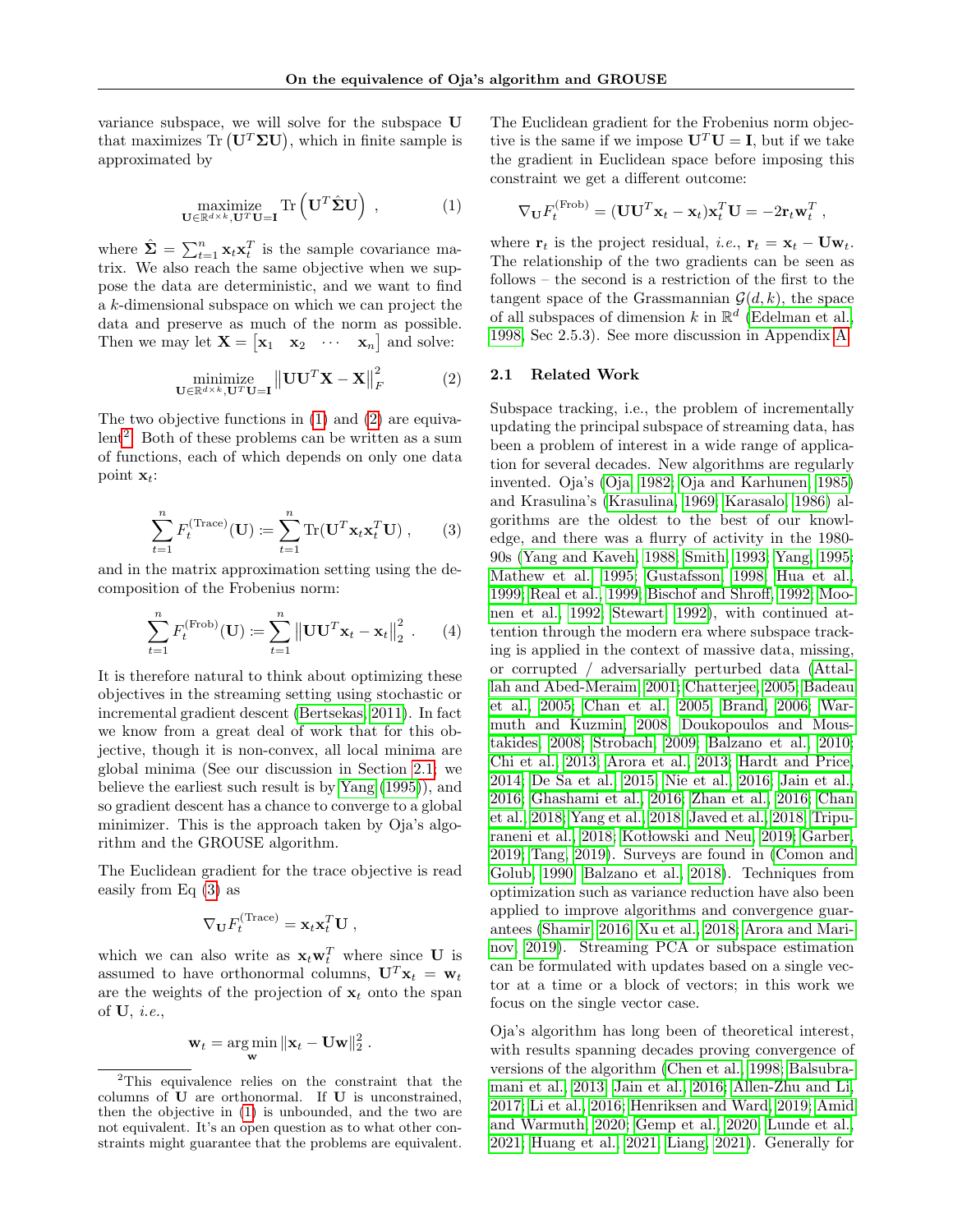| <b>Algorithm 1</b> Oja's algorithm                                                                                                |
|-----------------------------------------------------------------------------------------------------------------------------------|
| 1: Given $U_0$ , a $d \times k$ matrix with orthonormal<br>columns, $0 < k < d$ ;                                                 |
| 2: Given step size scheme $\eta_t > 0$ ;                                                                                          |
| 3: Set $t := 0$ :                                                                                                                 |
| 4: repeat                                                                                                                         |
| 5: Define $\mathbf{w}_t := \arg \min_{\mathbf{w}}   \mathbf{x}_t - \mathbf{U}_t \mathbf{w}  _2^2 = \mathbf{U}_t^T \mathbf{x}_t$ ; |
| 6: Update:                                                                                                                        |
| $\hat{\mathbf{U}}_{t+1} = \mathbf{U}_t + \eta_t \mathbf{x}_t \mathbf{w}_t^T$                                                      |

$$
\mathbf{U}_{t+1} = \Pi(\widehat{\mathbf{U}}_{t+1}) \tag{6}
$$

<span id="page-2-0"></span>7:  $t := t + 1;$ 8: until termination

this analysis, it is assumed that the stream of data arises i.i.d., zero mean with covariance  $\Sigma$ , with the goal of estimating the principal components of  $\Sigma$ . One reason that Oja's algorithm is so amenable to analysis is that its update can be written using only the independent data stream  $x_t$ . We will discuss this in more detail in Section [4.](#page-5-0)

With such a wide variety of subspace tracking algorithms in the literature, it has been of great interest to understand the relationships among them. The work by [Wang et al.](#page-10-20) [\(2018\)](#page-10-20) carefully studied Oja's algorithm as well as two other recent variants, GROUSE [\(Balzano et al., 2010\)](#page-8-3) and PETRELS [\(Chi et al.,](#page-9-19) [2012\)](#page-9-19), with incomplete observations. Given input data drawn from a stochastic process, each of these algorithms has another stochastic process as its output. By making several assumptions on the data-generating process, including that the data are drawn from a lowrank subspace with i.i.d. coefficients and i.i.d. additive noise, [Wang et al.](#page-10-20) [\(2018\)](#page-10-20) identify the deterministic function that exactly characterizes the stochastic processes in the high-dimensional limit as dimension  $d \to \infty$ . They make the observation in [\(Wang et al.,](#page-10-20) [2018,](#page-10-20) Thm 1) that this deterministic function is identical for Oja's algorithm and GROUSE. In contrast, but also supporting this observation, our work shows that the outputs of these algorithms are identical at every step. Our result holds for finite dimension regardless of whether the data are from a low-rank model or from any i.i.d. random process, and regardless of whether the algorithms even converge. In that sense ours is a much more general equivalence result than the result of [Wang et al.](#page-10-20) [\(2018\)](#page-10-20).

Next we discuss work examining the landscape of the PCA problem. The following important result was proven by [Yang](#page-10-3) [\(1995\)](#page-10-3): Assuming the data are randomly drawn with zero mean and covariance  $\Sigma$ , U <span id="page-2-1"></span>Algorithm 2 GROUSE [\(Balzano et al., 2010\)](#page-8-3) (with fully observed data)

- 1: Given  $U_0$ , a  $d \times k$  matrix with orthonormal columns,  $0 < k < d$ ;
- 2: Given step size scheme  $\theta_t > 0$ ;
- 3: Set  $t := 0$ ;
- 4: repeat
- 5: Define  $\mathbf{w}_t := \arg \min_{\mathbf{w}} \|\mathbf{x}_t \mathbf{U}_t \mathbf{w}\|_2^2 = \mathbf{U}_t^T \mathbf{x}_t;$
- <span id="page-2-2"></span>6: Define  $\mathbf{p}_t := \mathbf{U}_t \mathbf{w}_t = \mathbf{U}_t \mathbf{U}_t^T \mathbf{x}_t$  and  $\mathbf{r}_t = \mathbf{x}_t$  $\mathbf{p}_t = (\mathbf{I} - \mathbf{U}_t \mathbf{U}_t^T)\mathbf{x}_t.$

<span id="page-2-3"></span>7: Update:

<span id="page-2-4"></span>
$$
\mathbf{U}_{t+1} = \mathbf{U}_t + (\cos(\theta_t \|\mathbf{r}_t\| \|\mathbf{p}_t\|) - 1) \frac{\mathbf{p}_t}{\|\mathbf{p}_t\|} \frac{\mathbf{w}_t^T}{\|\mathbf{w}_t\|} + \sin(\theta_t \|\mathbf{r}_t\| \|\mathbf{p}_t\|) \frac{\mathbf{r}_t}{\|\mathbf{r}_t\|} \frac{\mathbf{w}_t^T}{\|\mathbf{w}_t\|} \tag{7}
$$

8:  $t := t + 1;$ 9: until termination

is a stationary point of  $\mathbb{E}[F^{(\text{Frob})}]$  if and only if it is a matrix with orthonormal columns, and with a column space spanned by  $k$  eigenvectors of the sample covariance matrix  $\Sigma$  (equiv. for  $\mathbb{E}[F^{\text{Trace}}]$  assuming the orthonormal constraint). Moreover, if  $\lambda_k(\mathbf{\Sigma})$  $\lambda_{k+1}(\mathbf{\Sigma})$ , i.e., there is a strict eigengap, then all stationary points are strict saddle points (with at least one direction of negative curvature) except the global optimum, where  **contains the top-** $k$  **eigenvectors of**  $\Sigma$  up to an orthonormal transformation. Several recent works have repeated these results and extended them to more modern settings: where we have finite samples, data are observed with additive noise, or data are observed through underdetermined linear measurements ("matrix completion" or "matrix sensing") [\(Li](#page-10-21) [et al., 2019;](#page-10-21) [Ge et al., 2017;](#page-9-20) [Zhu et al., 2021\)](#page-11-1). Landscape results are known also for robust subspace recovery, despite being both nonconvex and nonsmooth; locally around the global optima, the landscape is favorable for gradient methods [\(Maunu et al., 2019\)](#page-10-22), and it is possible to initialize to that local region using PCA.

Recent work on algorithmic equivalence [\(Zhao et al.,](#page-11-2) [2021\)](#page-11-2) has highlighted relationships between independently derived algorithms. Many of these relationships have long been understood in the optimization community, but were often only pointed out as ancillary to the main contribution. Their approach does not directly apply to the algorithms we consider, though it inspires more careful general consideration as future work. For equivalence of PCA algorithms, [Tripura](#page-10-15)[neni et al.](#page-10-15) [\(2018\)](#page-10-15) has argued that generic Riemannian SGD is equivalent to Oja's algorithm up to a correc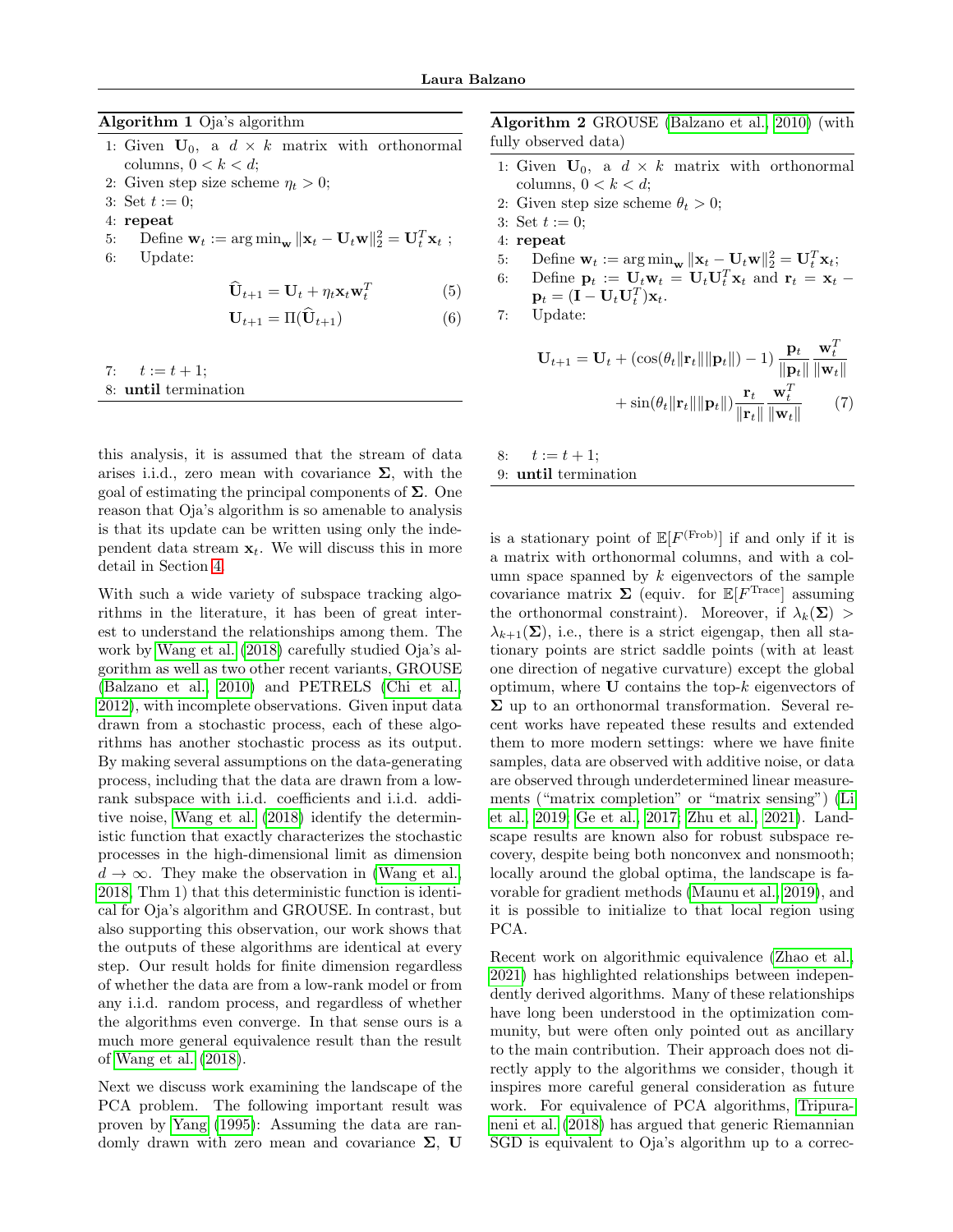<span id="page-3-0"></span>Algorithm 3 PGF – projected gradient descent on the Frobenius norm objective

- 1: Given  $U_0$ , a  $d \times k$  matrix with orthonormal columns,  $0 < k < d$ ;
- 2: Given step size scheme  $\gamma_t > 0$ ;
- 3: Set  $t := 0$ ;
- 4: repeat
- <span id="page-3-1"></span>5: Define  $\mathbf{w}_t := \arg \min_{\mathbf{w}} \|\mathbf{x}_t - \mathbf{U}_t \mathbf{w}\|_2^2 = \mathbf{U}_t^T \mathbf{x}_t;$
- 6: Define  $\mathbf{r}_t = \mathbf{x}_t \mathbf{U}_t \mathbf{w}_t$ .<br>7: Update:
- Update:

$$
\widehat{\mathbf{U}}_{t+1} = \mathbf{U}_t + \gamma_t \mathbf{r}_t \mathbf{w}_t^T
$$
 (8)

$$
\mathbf{U}_{t+1} = \Pi(\widehat{\mathbf{U}}_{t+1}) \tag{9}
$$

8:  $t := t + 1;$ 

9: until termination

tion, and the GROUSE algorithm has been proven to be equivalent to a form of the truncated Incremental SVD [\(Bunch and Nielsen, 1978;](#page-8-16) [Balzano and Wright,](#page-8-17) [2013\)](#page-8-17). In both cases this is without the same flexibility as in our work to port results in both directions. Still, the potential of identifying more equivalencies, and especially of connecting gradient methods to linear algebraic methods in this area, is very intriguing.

## 3 ALGORITHMS AND RESULT

The three algorithms we analyze are Oja's algorithm [\(Oja, 1982\)](#page-10-0) given in Algorithm [1,](#page-2-0) the GROUSE algorithm [\(Balzano et al., 2010\)](#page-8-3) given in Algorithm [2,](#page-2-1) and projected gradient descent on the Frobenius norm objective given in Algorithm [3,](#page-3-0) which we abbreviate PGF. The notation  $\Pi(U)$  represents any function that outputs an orthonormalization of the columns of U, e.g., Gram-Schmidt.

Before discussing the algorithmic equivalence we comment on the computational complexity. Step [5](#page-3-1) is shared by all three algorithms and requires  $O(dk)$  operations when U has orthonormal columns. The update steps also require  $O(dk)$  except for the orthonormalization, which requires  $O(dk^2)$ . Given this, it seems that GROUSE Algorithm [2](#page-2-1) is best computationally, since it doesn't require orthonormalization. However, there are two caveats to this argument: First, often with Oja's algorithm (Algorithm [1\)](#page-2-0) or PGF (Algorithm [3\)](#page-3-0), one doesn't orthonormalize at every step, but only periodically to keep the estimate from becoming ill-conditioned. Second, if we are dealing with missing data and looking only at a subset of rows of U (or generally if we don't guarantee U is orthonormal at each step), the least squares computation in Step

[5](#page-3-1) now requires  $O(dk^2)$  operations (or  $O(mk^2)$  operations where m is the dimension of the observation of  $\mathbf{x}_t$ ). Therefore, in these practical scenarios, the algorithms' computational complexities are very similar.

<span id="page-3-3"></span>We will now discuss the equivalence of all three algorithms. As seen in Appendix [A,](#page-12-0) these algorithms have only minor differences in their gradient. This then manifests in the algorithm updates, from which we can identify a clear geometric reason why the algorithms are equivalent. Since the gradient update for these incremental algorithms is rank-one, only one direction of the current subspace iterate  $U_t$  will change with an update step. In all three algorithms, that direction is updated to be a linear combination of the projection  $\mathbf{p}_t = \mathbf{U}_t \mathbf{w}_t$  of  $\mathbf{x}_t$  onto the current subspace and the projection residual  $\mathbf{r}_t = \mathbf{x}_t - \mathbf{p}_t$ . The step-size is what dictates the linear combination, and we can tweak the step sizes of each algorithm so that the updates match exactly.

We can make this precise as follows. Suppose that all  $U_t$  output by the algorithms at each iteration have orthonormal columns. Let **Z** be a  $k \times k$  orthogonal matrix, depending on  $U_t$  and  $x_t$ :

<span id="page-3-2"></span>
$$
\mathbf{Z} = \begin{bmatrix} \frac{\mathbf{w}_t}{\|\mathbf{w}_t\|} & \mathbf{z}_2 & \cdots & \mathbf{z}_k \end{bmatrix}, \qquad (10)
$$

where  $\mathbf{w}_t := \arg \min_{\mathbf{w}} ||\mathbf{x}_t - \mathbf{U}_t \mathbf{w}||_2^2 = \mathbf{U}_t^T \mathbf{x}_t$  and  $\mathbf{z}_2, \ldots, \mathbf{z}_k \in \mathbb{R}^k$  are orthogonal to each other and to  $\mathbf{w}_t$ . This matrix is such that

$$
\mathbf{U}_t \mathbf{Z} = \begin{bmatrix} \frac{\mathbf{U}_t \mathbf{w}_t}{\|\mathbf{w}_t\|} & \mathbf{v}_2 & \cdots & \mathbf{v}_k \end{bmatrix},
$$

where  $\mathbf{v}_i = \mathbf{U}_t \mathbf{z}_i$  for  $i = 2, \ldots, k$ . Note that since  $\mathbf{U}_t$ has orthonormal columns and  $Z$  is a square orthogonal matrix, span( $U_t$ ) = span( $U_t \mathbf{Z}$ ) and the columns of  $U_tZ$  are orthonormal.

All three algorithms have an update of the form  $U_t$  +  $\mathbf{a}_t \mathbf{w}_t^T$ . If we multiply this general form on the right by Z we get

$$
\mathbf{U}_{t+1}\mathbf{Z} = \mathbf{U}_t\mathbf{Z} + \mathbf{a}_t\mathbf{w}_t^T\mathbf{Z}
$$
  
=  $\begin{bmatrix} \mathbf{U}_t\mathbf{w}_t & \mathbf{v}_2 & \cdots & \mathbf{v}_k \end{bmatrix} + \begin{bmatrix} ||\mathbf{w}_t||\mathbf{a}_t & 0 & \cdots & 0 \end{bmatrix}.$ 

So we see in this change of coordinates, only one column of  $U_t$  is being updated, and it will be a linear combination of  $\mathbf{U}_t \mathbf{w}_t / ||\mathbf{w}_t|| = \mathbf{p}_t / ||\mathbf{w}_t||$  and  $\mathbf{a}_t$ , which in all three algorithms is a linear combination of  $\mathbf{p}_t$ and  $\mathbf{r}_t$ .

The geometric picture for all three updates is shown in Figure [1.](#page-4-0) Since  $x_t$  is orthogonal to all directions in  $U_t$  other than  $p_t = U_t w_t$  by definition of projection, we see that the update for all three algorithms takes place entirely in a plane spanned by  $\mathbf{p}_t$  and  $\mathbf{r}_t$ . In other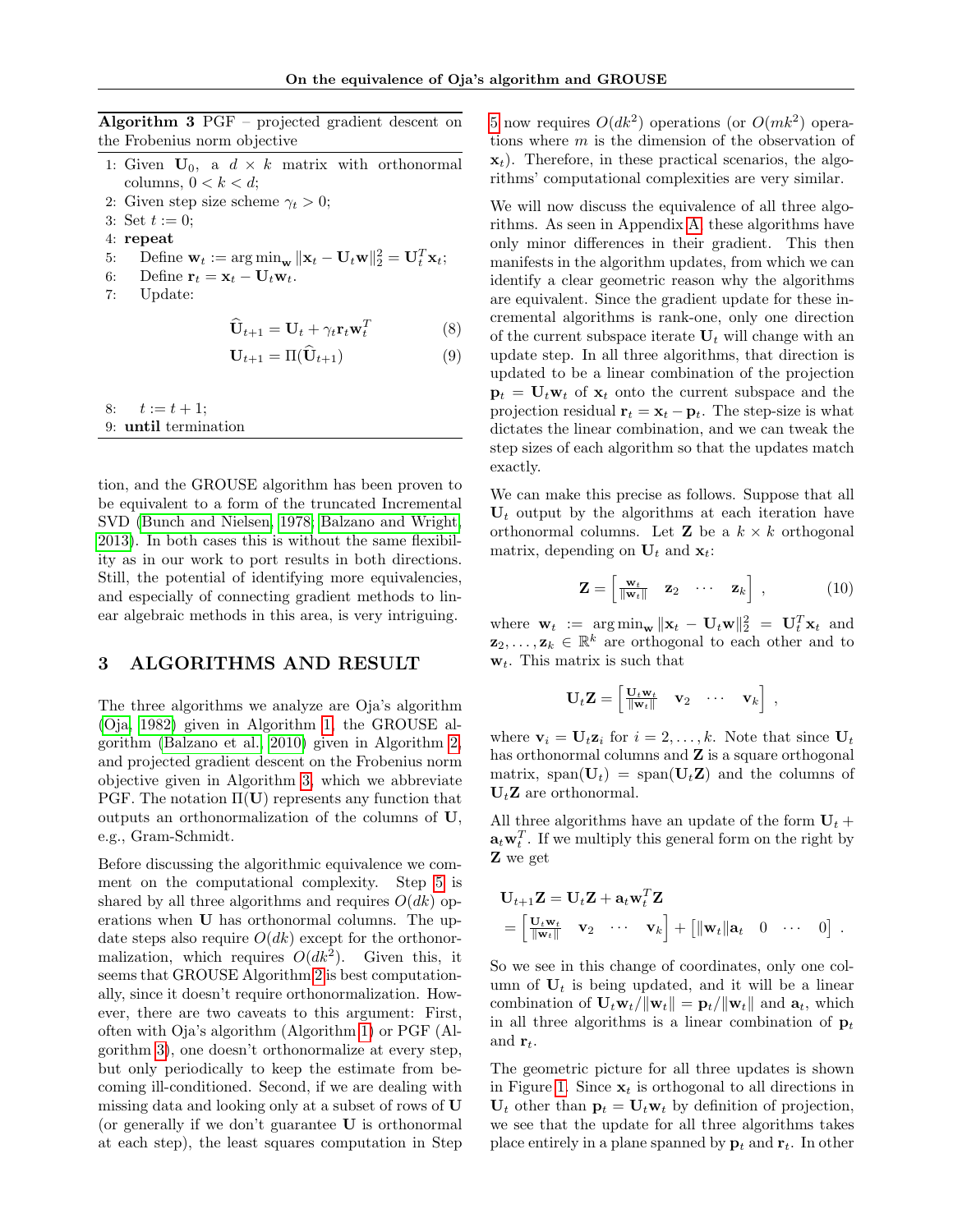

4 Conclusion

kwa $\mathcal{L}_{\mathcal{A}}$ 

<span id="page-4-0"></span>pt

tion residual  $\mathbf{r}_t = \mathbf{x}_t - \mathbf{p}_t$  all lie in the same 2d plane. Figure 1: A cartoon of the three algorithms' updates, of Oja's algorithm and PGF, with non-equivalent step  $\begin{bmatrix} \|\mathbf{w}_t\| \\ \|\mathbf{w}_t\| \end{bmatrix}$ sizes. In pink, the data  $\mathbf{x}_t$ , the projection onto the  $= \begin{vmatrix} \mathbf{U}_t \mathbf{w}_t \\ \mathbf{w}_t \end{vmatrix}$ current subspace iterate  $\mathbf{p}_t = \mathbf{U}_t \mathbf{w}_t$ , and the projec-The light blue curve illustrates the unit sphere in that  $U_t w_t$  is the orthogonal plane. All three algorithm updates lie in this plane. orthogonality princ The difference between algorithm updates lies only in tated by the choice of step size.<br> $\frac{U_t w_t}{\|w_t\|} + \eta_t \|w_t\|_{\mathbf{x}_t}$ . rigue 1. A cartoon of the time algorithms updates, before projection onto the Grassmannian in the case rithm for subspace identification from partial data. Foundations of sizes. In pink, the data  $\mathbf{x}_t$ , the projection onto the the choice of linear combination of these vectors, dic-

words, the update, i.e. the new direction that replaces  $\mathbf{U}_t \mathbf{w}_t / ||\mathbf{w}_t||$  in the subspace estimate, is a norm-1 vector in this plane. The update for Oja's algorithm is:

$$
(1 + \eta_t \|\mathbf{w}_t\|^2) \frac{\mathbf{p}_t}{\|\mathbf{w}_t\|} + \eta_t \|\mathbf{w}_t\| \mathbf{r}_t. \tag{11}
$$

The update for the GROUSE algorithm is:  $\mathbf{W}$ e will

$$
\cos(\theta_t \|\mathbf{r}_t\| \|\mathbf{w}_t\|) \frac{\mathbf{p}_t}{\|\mathbf{w}_t\|} + \sin(\theta_t \|\mathbf{r}_t\| \|\mathbf{w}_t\|) \frac{\mathbf{r}_t}{\|\mathbf{r}_t\|}. (12) \n\text{GROUSE update. First of the update from Eq (7).}
$$

And the update for PGF is:

$$
\frac{\mathbf{p}_t}{\|\mathbf{w}_t\|} + \gamma_t \|\mathbf{w}_t\| \mathbf{r}_t. \tag{13}
$$
\n
$$
\mathbf{U}_{t+1}^{\text{grouse}} = \mathbf{U}
$$

found in the proof of the theorem. Where  $y_t = \cos(\theta)$ The careful derivation for each of these updates is

**Theorem 1.** Fix a step size scheme for Oja's algo-<br> $\begin{bmatrix} \text{note that } ||\mathbf{y}_t|| = 1 \\ \text{by } \mathbf{Z} \end{bmatrix}$ rithm,  $\eta_t$ , and an initialization  $U_0$ , a  $d \times k$  matrix vith,  $\eta_t$ , and an initialization  $\mathbf{C}_0$ ,  $\mathbf{a} \cdot \mathbf{a} \times \mathbf{b}$  matrix with orthonormal columns,  $0 \leq k \leq d$ . Let  $\mathbf{w}_t \in \mathbb{R}^{k \times 1}$ be the weights of the projection of data  $x_t$  onto the  $U_{t+1}^{\alpha}$   $Z_t$ performs the GROUSE algorithm with step size Calculations show  $\mathcal{I}$  intelligence and Statistics, pages 1460–1468, 2016.  $\mathcal{I}$ subspace  $U_t$ , and let  $r_t = x_t - U_t w_t$ . Then if one

<span id="page-4-3"></span>
$$
\theta_t = \frac{1}{\|\mathbf{r}_t\| \|\mathbf{w}_t\|} \arctan\left(\frac{\eta_t \|\mathbf{r}_t\| \|\mathbf{w}_t\|}{1 + \eta_t \|\mathbf{w}_t\|^2}\right) ,\qquad(14)
$$

or projected gradient descent on the Frobenius norm objective with step size

<span id="page-4-4"></span>
$$
\gamma_t = \frac{\eta_t}{1 + \eta_t \|\mathbf{w}_t\|^2},\tag{15}
$$

the iterates of the three algorithms will be identical for all t in the sense that

<span id="page-4-1"></span>
$$
span(\mathbf{U}_t^{\text{oja}}) = span(\mathbf{U}_t^{\text{grouse}}) = span(\mathbf{U}_t^{\text{pgf}}). \quad (16)
$$

Proof. We assume the conclusion is true for t and prove the spans are the same for  $t + 1$ , since all algorithms are initialized with the same  $U_0$ . Let **Z** be as in Eq [\(10\)](#page-3-2). Consider first the update of Oja's algorithm in Eq  $(5)$ , rotated by **Z**. Here we emphasize that applying this rotation does not change the span (span( $U$ ) = span( $UZ$ )), and our goal is simply to prove the span of each iterate is identical in Eq [\(16\)](#page-4-1).

$$
\widehat{\mathbf{U}}_{t+1}\mathbf{Z} = \mathbf{U}_t \mathbf{Z} + \eta_t \mathbf{x}_t \mathbf{w}_t^T \mathbf{Z} \n= \begin{bmatrix} \mathbf{U}_t \mathbf{w}_t & \mathbf{v}_2 & \cdots & \mathbf{v}_k \end{bmatrix} + [\eta_t || \mathbf{w}_t || \mathbf{x}_t \quad 0 \cdots 0] \n= \begin{bmatrix} \mathbf{U}_t \mathbf{w}_t & \eta_t || \mathbf{w}_t || \mathbf{x}_t & \mathbf{v}_2 & \cdots & \mathbf{v}_k \end{bmatrix}.
$$

Now consider the orthogonalization in Eq [\(6\)](#page-2-3). Since  $U_t \mathbf{w}_t$  is the orthogonal projection of  $\mathbf{x}_t$  onto  $U_t$ , by the orthogonality principle,  $\mathbf{x}_t$  is orthogonal to  $\mathbf{v}_2, \ldots, \mathbf{v}_k$ . Therefore  $\frac{\mathbf{U}_t \mathbf{w}_t}{\|\mathbf{w}_t\|} + \eta_t \|\mathbf{w}_t\| \mathbf{x}_t$  is orthogonal to the  $\mathbf{v}_i$ . To orthonormalize the columns, we must only normalize  $\frac{\mathbf{U}_t \mathbf{w}_t}{\|\mathbf{w}_t\|} + \eta_t \|\mathbf{w}_t\|\mathbf{x}_t$ :

<span id="page-4-2"></span>
$$
\mathbf{U}_{t+1}^{\text{oja}} = \Pi \left( \widehat{\mathbf{U}}_{t+1} \mathbf{Z} \right) \tag{17}
$$
\n
$$
= \begin{bmatrix} \frac{1}{\|\mathbf{w}_t\|} \mathbf{U}_t \mathbf{w}_t + \eta_t \|\mathbf{w}_t\| \mathbf{x}_t \\ \frac{1}{\|\mathbf{w}_t\|} \mathbf{U}_t \mathbf{w}_t + \eta_t \|\mathbf{w}_t\| \mathbf{x}_t \end{bmatrix} \quad \mathbf{v}_2 \quad \cdots \quad \mathbf{v}_k \end{bmatrix}.
$$

 $\mathbf{CROUSE}$  update. First consider the following form We will now use the same manipulation for the

$$
\mathbf{U}_{t+1}^{\text{grouse}} = \mathbf{U}_t - \frac{\mathbf{p}_t}{\|\mathbf{p}_t\|} \frac{\mathbf{w}_t^T}{\|\mathbf{w}_t\|} + \frac{\mathbf{y}_t}{\|\mathbf{y}_t\|} \frac{\mathbf{w}_t^T}{\|\mathbf{w}_t\|}
$$

where  $\mathbf{y}_t = \cos(\theta_t \|\mathbf{r}_t\| \|\mathbf{p}_t\|) \frac{\mathbf{p}_t}{\|\mathbf{p}_t\|} + \sin(\theta_t \|\mathbf{r}_t\| \|\mathbf{p}_t\|) \frac{\mathbf{r}_t}{\|\mathbf{r}_t\|}$ (note that  $\|\mathbf{y}_t\| = 1$  as defined). Rotating on the right by **Z**, and noting  $\mathbf{p}_t = \mathbf{U}_t \mathbf{w}_t$ , we have that

$$
\mathbf{U}_{t+1}^{\text{grouse}}\mathbf{Z} = \begin{bmatrix} \frac{\mathbf{y}_t}{\|\mathbf{y}_t\|} & \mathbf{v}_2 & \cdots & \mathbf{v}_k \end{bmatrix}.
$$

Calculations show that  $\mathbf{U}_{t+1}^{\text{grouse}}\mathbf{Z}$  is already a matrix with orthonormal columns (as expected, since GROUSE is derived with geodesics on the Grassmannian).

Finally, the same manipulation can be applied to PGF. Take first Eq [\(8\)](#page-3-3):

$$
\widehat{\mathbf{U}}_{t+1}\mathbf{Z} = \mathbf{U}_t\mathbf{Z} + \gamma_t\mathbf{r}_t\mathbf{w}_t^T\mathbf{Z}
$$
\n
$$
= \begin{bmatrix}\n\frac{\mathbf{U}_t\mathbf{w}_t}{\|\mathbf{w}_t\|} & \mathbf{v}_2 & \cdots & \mathbf{v}_k\n\end{bmatrix} + [\gamma_t \|\mathbf{w}_t\|\mathbf{r}_t & 0 \cdots 0]
$$
\n
$$
= \begin{bmatrix}\n\frac{\mathbf{U}_t\mathbf{w}_t}{\|\mathbf{w}_t\|} + \gamma_t \|\mathbf{w}_t\|\mathbf{r}_t & \mathbf{v}_2 & \cdots & \mathbf{v}_k\n\end{bmatrix}.
$$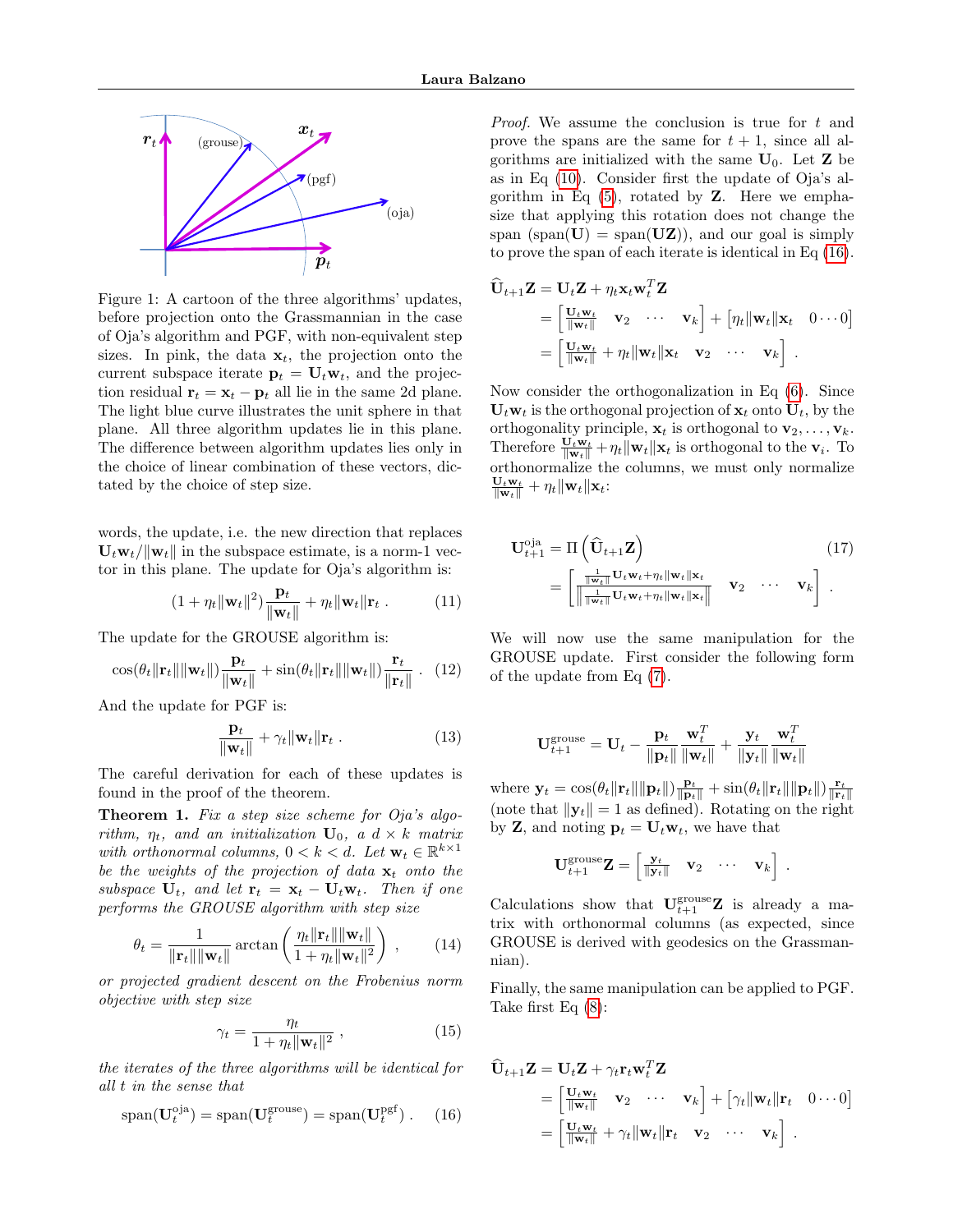As in Oja's orthonormalization step in Eq [\(17\)](#page-4-2),

$$
\mathbf{U}_{t+1}^{\text{pgf}} = \Pi(\widehat{\mathbf{U}}_{t+1} \mathbf{Z}) \qquad (18)
$$
\n
$$
= \begin{bmatrix}\n\frac{1}{\|\mathbf{w}_{t}\|} \mathbf{U}_{t} \mathbf{w}_{t} + \gamma_{t} \|\mathbf{w}_{t}\| \mathbf{r}_{t}}{\|\frac{1}{\|\mathbf{w}_{t}\|} \mathbf{U}_{t} \mathbf{w}_{t} + \gamma_{t} \|\mathbf{w}_{t}\| \mathbf{r}_{t}}\n\end{bmatrix} \mathbf{v}_{2} \cdots \mathbf{v}_{k}.
$$

It remains only to compute the step size to make these three vectors equal. We drop the subscript  $t$  for the rest of the proof.

$$
\frac{\mathbf{U}\frac{\mathbf{w}}{\|\mathbf{w}\|} + \eta \|\mathbf{w}\| \mathbf{x}}{\|\mathbf{U}\frac{\mathbf{w}}{\|\mathbf{w}\|} + \eta \|\mathbf{w}\| \mathbf{x}\|}
$$
(oja)

$$
\|\nabla \|\mathbf{w}\| + \eta \|\mathbf{w}\|\mathbf{A}\|
$$
  
\n
$$
\cos(\theta \|\mathbf{r}\|\|\mathbf{p}\|) \frac{\mathbf{p}}{\|\mathbf{p}\|} + \sin(\theta \|\mathbf{r}\|\|\mathbf{p}\|) \frac{\mathbf{r}}{\|\mathbf{r}\|}
$$
 (grouse)  
\n
$$
\mathbf{U} \frac{\mathbf{w}}{\|\mathbf{w}\|} + \gamma \|\mathbf{w}\|\mathbf{r}
$$

$$
\frac{\mathbf{C} \|\mathbf{w}\| + \gamma \|\mathbf{w}\| \mathbf{r}}{\|\mathbf{U}\| \mathbf{w}\| + \gamma \|\mathbf{w}\| \mathbf{r}\|}
$$
 (pgf)

These three vectors are all linear combinations of  $\mathbf{p} =$ Uw and r, and they are all on the unit circle in the plane spanned by p and r. So to make them equal, we can compute the step size so that their angle with Uw is all the same. We start by computing the angle between Uw and Oja's update:

$$
\arccos\left(\frac{\left\langle\mathbf{U}\mathbf{w},\mathbf{U}\frac{\mathbf{w}}{\|\mathbf{w}\|}+\eta\|\mathbf{w}\|\mathbf{x}\right\rangle}{\|\mathbf{w}\|\|\mathbf{U}\frac{\mathbf{w}}{\|\mathbf{w}\|}+\eta\|\mathbf{w}\|\mathbf{x}}\right|\right)
$$
\n
$$
=\arccos\left(\frac{\mathbf{w}^T\mathbf{U}^T\mathbf{U}\frac{\mathbf{w}}{\|\mathbf{w}\|}+\eta\|\mathbf{w}\|\mathbf{w}^T\mathbf{U}^T(\mathbf{U}\mathbf{w}+\mathbf{r})}{\|\mathbf{w}\|\|\mathbf{U}\frac{\mathbf{w}}{\|\mathbf{w}\|}+\eta\|\mathbf{w}\|(\mathbf{U}\mathbf{w}+\mathbf{r})}\right)
$$
\n
$$
=\arccos\left(\frac{1+\eta\|\mathbf{w}\|^2}{\|(1+\eta\|\mathbf{w}\|^2)\mathbf{U}\frac{\mathbf{w}}{\|\mathbf{w}\|}+\eta\|\mathbf{w}\|\mathbf{r}\|}\right)
$$
\n
$$
=\arccos\left(\frac{1}{\|\mathbf{U}\frac{\mathbf{w}}{\|\mathbf{w}\|}+\frac{\eta\|\mathbf{w}\|}{1+\eta\|\mathbf{w}\|^2}\mathbf{r}\|}\right)
$$

We will put the other two updates' angles into the same form. For GROUSE<sup>[3](#page-5-1)</sup>:

$$
\operatorname{arccos}\left(\frac{\left\langle \mathbf{U} \mathbf{w}, \cos(\theta \|\mathbf{r}\|\|\mathbf{p}\|) \frac{\mathbf{p}}{\|\mathbf{p}\|} + \sin(\theta \|\mathbf{r}\|\|\mathbf{p}\|) \frac{\mathbf{r}}{\|\mathbf{r}\|}}{\|\mathbf{w}\| \|\cos(\theta \|\mathbf{r}\|\|\mathbf{p}\|) \frac{\mathbf{p}}{\|\mathbf{p}\|} + \sin(\theta \|\mathbf{r}\|\|\mathbf{p}\|) \frac{\mathbf{r}}{\|\mathbf{r}\|}\|}}\right)\right)\\ =\arccos\left(\frac{\cos(\theta \|\mathbf{r}\|\|\mathbf{w}\|)}{\left\|\cos(\theta \|\mathbf{r}\|\|\mathbf{w}\|) \frac{\mathbf{U} \mathbf{w}}{\|\mathbf{w}\|} + \sin(\theta \|\mathbf{r}\|\|\mathbf{w}\|) \frac{\mathbf{r}}{\|\mathbf{r}\|}\|}\right)}\right)\\ =\arccos\left(\frac{1}{\left\|\mathbf{U} \frac{\mathbf{w}}{\|\mathbf{w}\|} + \frac{\sin(\theta \|\mathbf{r}\|\|\mathbf{w}\|)}{\|\mathbf{r}\| \cos(\theta \|\mathbf{r}\|\|\mathbf{w}\|)}\mathbf{r}\|}\right)\right)
$$

<span id="page-5-1"></span><sup>3</sup>We note that the update  $\mathbf{y} = \cos(\theta \|\mathbf{r}\| \|\mathbf{p}\|) \frac{\mathbf{p}}{\|\mathbf{p}\|} \frac{\mathbf{w}^T}{\|\mathbf{w}\|} +$  $\sin(\theta \|\mathbf{r}\| \|\mathbf{p}\|) \frac{\mathbf{r}}{\|\mathbf{r}\|}$  is already norm-one, but we use its norm in the denominator to match the form for the other two algorithms.

For PGF:

$$
\operatorname{arccos}\left(\frac{\left\langle \mathbf{Uw}, \frac{1}{\|\mathbf{w}\|} \mathbf{Uw} + \gamma \|\mathbf{w}\| \mathbf{r} \right\rangle}{\|\mathbf{w}\| \|\frac{1}{\|\mathbf{w}\|} \mathbf{Uw} + \gamma \|\mathbf{w}\| \mathbf{r} \|}\right) \\ = \operatorname{arccos}\left(\frac{1}{\left\|\mathbf{U} \frac{\mathbf{w}}{\|\mathbf{w}\|} + \gamma \|\mathbf{w}\| \mathbf{r} \|}\right)}\right)
$$

We may conclude that we must have

$$
\frac{\eta \|\mathbf{w}\|}{1 + \eta \|\mathbf{w}\|^2} = \frac{\sin(\theta \|\mathbf{r}\| \|\mathbf{w}\|)}{\|\mathbf{r}\| \cos(\theta \|\mathbf{r}\| \|\mathbf{w}\|)} = \gamma \|\mathbf{w}\|.
$$
 (19)

For the theorem's conclusion, we fix  $\eta$  and have

$$
\theta = \frac{1}{\|\mathbf{r}\| \|\mathbf{w}\|} \arctan\left(\frac{\eta \|\mathbf{r}\| \|\mathbf{w}\|}{1 + \eta \|\mathbf{w}\|^2}\right)
$$

and

$$
\gamma = \frac{\eta}{1 + \eta \|\mathbf{w}\|^2} \; .
$$

 $\Box$ 

# <span id="page-5-0"></span>4 CONSEQUENCES OF EQUIVALENCE

Now that we have shown that with appropriate adjustments of step sizes Oja, GROUSE, and PGF are equivalent, any existing results on the methods can be ported to the others. While this is direct, we want to write two results here so as to help the reader consolidate their understanding of the algorithms and bring everything into common notation.

We first comment that Oja's algorithm has a benefit for analysis that the update step can be written as

$$
\mathbf{U}_{t+1} = (\mathbf{I} + \eta_t \mathbf{x}_t \mathbf{x}_t^T) \mathbf{U}_t ,
$$

i.e., as the product of a random i.i.d matrix with the current iterate. This is actually helpful across iterations too, because as shown by [\(Allen-Zhu and Li,](#page-8-1) [2017,](#page-8-1) Lemma 2.2), for analysis purposes only, one can wait to do the orthonormalization step of [\(6\)](#page-2-3) at the end. This was leveraged by [Huang et al.](#page-9-2) [\(2021\)](#page-9-2), where novel matrix concentration for random matrix products was applied. GROUSE and PGF, on the other hand, use  $r_t$  in their gradient, which depends itself on  $U_t$ , making every update dependent on the previous ones. That is in part because GROUSE was designed for missing data or compressively sampled data, a context in which this dependence provides a way to interpolate the full-dimensional vector using the current subspace estimate. There are more limited but interesting results for the GROUSE algorithm [\(Balzano and Wright, 2015;](#page-8-18) [Zhang and Balzano, 2022,](#page-11-3)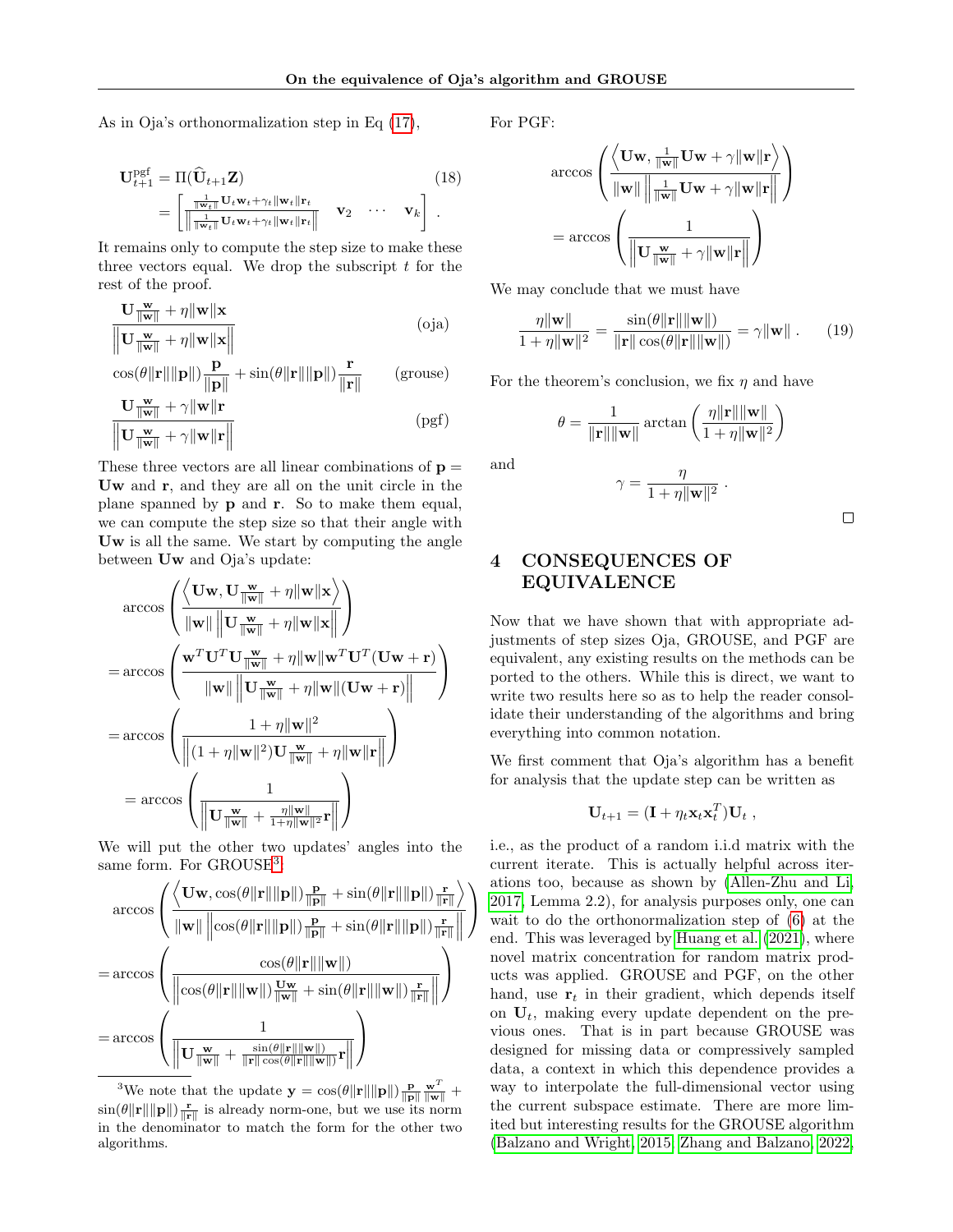[2016\)](#page-11-4). We hope that our equivalence result will allow novel analysis of Oja's algorithm with missing or compressively sampled data, which has been previously discussed in [\(Balzano et al., 2018;](#page-8-2) [Wang et al., 2018\)](#page-10-20).

#### 4.1 Global convergence results

First, we can use the global convergence results of Oja's algorithm to prove the convergence of the other two methods. In the following we restate the result from [Allen-Zhu and Li](#page-8-1) [\(2017\)](#page-8-1), which proves order optimal convergence of Oja's algorithm to the top eigenspace of the population covariance matrix  $\Sigma$ , and add convergence guarantees for GROUSE and PGF. For a more detailed account of the state-of-the-art convergence results on PCA we refer the reader to [\(Allen-](#page-8-1)[Zhu and Li, 2017,](#page-8-1) Table 1).

<span id="page-6-3"></span>Theorem 2 (Minor extension of [\(Allen-Zhu and](#page-8-1) [Li, 2017\)](#page-8-1), Theorem 1). Suppose we observe an i.i.d. stream of data vectors  $x_t$  drawn from a bounded<sup>[4](#page-6-0)</sup> distribution with covariance  $\Sigma$ . Initialize the algorithms with a matrix drawn from a uniformly continuous dis-tribution on the Grassmannian<sup>[5](#page-6-1)</sup>. Let  $\lambda_i$  be the i<sup>th</sup> *eigenvalue of*  $\Sigma$ ,  $\Delta := \lambda_k - \lambda_{k+1} \in (0, \frac{1}{k}],$  and  $\Lambda := \sum_{i=1}^{k} \lambda_i \in (0,1]$ . Then for  $\delta \in (0,1)$ , define

$$
T_0 = C_0 \frac{k\Lambda}{\Delta^2 \delta^2}, \ T_1 = C_1 \frac{\Lambda}{\Delta^2},
$$

and let the step size schedule for Oja's algorithm be

$$
\eta_t = \begin{cases} C_2 \frac{1}{\Delta T_0} & 1 \le t \le T_0; \\ C_3 \frac{1}{\Delta T_1} & T_0 < t \le T_0 + T_1; \\ C_4 \frac{1}{\Delta (t - T_0)} & t > T_0 + T_1. \end{cases}
$$

where  $C_i$  in all cases denotes a function of absolute constants as well as  $\log(\frac{1}{\delta}), \log(\frac{1}{\Delta})$ , and  $\log d$ , but with no other dependence on problem parameters<sup>[6](#page-6-2)</sup>.

Using equation [\(14\)](#page-4-3), set the step size schedule for

GROUSE to be

$$
\theta_t = \begin{cases} \frac{1}{\|\mathbf{r}\|\|\mathbf{w}\|} \arctan\left(\frac{C_2 \|\mathbf{r}\|\|\mathbf{w}\|}{\Delta T_0 + C_2 \|\mathbf{w}\|^2}\right) & 1 \leq t \leq T_0; \\ \frac{1}{\|\mathbf{r}\|\|\mathbf{w}\|} \arctan\left(\frac{C_3 \|\mathbf{r}\|\|\mathbf{w}\|}{\Delta T_1 + C_3 \|\mathbf{w}\|^2}\right) & T_0 < t \\ \frac{1}{\|\mathbf{r}\|\|\mathbf{w}\|} \arctan\left(\frac{C_4 \|\mathbf{r}\|\|\mathbf{w}\|}{\Delta (t-T_0) + C_4 \|\mathbf{w}\|^2}\right) & t > T_0 + T_1; \\ \end{cases}
$$

and using equation [\(15\)](#page-4-4), set the step size schedule for PGF to be

$$
\gamma_t = \begin{cases} \frac{C_2}{\Delta T_0 + C_2 \|\mathbf{w}\|^2} & 1 \le t \le T_0; \\ \frac{C_3}{\Delta T_1 + C_3 \|\mathbf{w}\|^2} & T_0 < t \le T_0 + T_1; \\ \frac{C_4}{\Delta (t - T_0) + C_4 \|\mathbf{w}\|^2} & t > T_0 + T_1. \end{cases}
$$

Let  $\mathbf{Q} \in \mathbb{R}^{d \times (d-k)}$  be a matrix with orthonormal columns spanning the same space as all the eigenvectors of  $\Sigma$  with eigenvalues no more than  $\lambda_{k+1}$ .

Then for  $\varepsilon \in (0,1)$ , and every  $T = T_0 + T_1 + C_5 \frac{T_1}{\varepsilon}$  the outputs  $\mathbf{U}_T \in \mathbb{R}^{d \times k}$  of all three algorithms are equal and satisfy  $\|\mathbf{Q}^T \mathbf{U}_T\|_F^2 \leq \varepsilon$  with probability  $\geq 1-\delta$ .

This convergence result divides the step size schedule into three periods. Until time  $T_0 + T_1$ , the step size does not diminish with  $t$ . After that, the step size diminishes, smoothing the effect of the random gradients.

Further results by [Allen-Zhu and Li](#page-8-1) [\(2017\)](#page-8-1) show that these results can be extended to be "gap-free," which means that the error is bounded as  $\|\mathbf{P}^T\mathbf{U}_T\|_F^2 \leq \varepsilon$ , where **P** includes only the eigenvectors associated with eigenvalues of  $\Sigma$  no more than  $\lambda_k - \rho$  for some  $\rho \in (0, 1)$ . Additionally they propose a gradual initialization that improves the length of the initial phase roughly when  $\varepsilon < 1/k$ .

### 4.2 Local convergence with compressively sampled data

Another interesting modern machine learning problem is that of learning principal components when data vectors are sampled with a compressive linear sampling operator. This problem is called "low-rank matrix sensing" and has been studied extensively in the batch setting; see [\(Recht et al., 2010;](#page-10-24) [Candes and Plan,](#page-8-19) [2011;](#page-8-19) [Chi et al., 2019\)](#page-9-21). A related problem is lowrank matrix completion, where the compressive sampling operator samples individual entries of the lowrank matrix. Several matrix completion algorithms have guarantees for recovering the underlying components in the batch setting (Candès and Recht, 2009; [Keshavan et al., 2010;](#page-9-22) [Koltchinskii et al., 2011;](#page-9-23) [Zil](#page-11-5)[ber and Nadler, 2021\)](#page-11-5). For both problems, guarantees for streaming matrix recovery algorithms are quite few

<span id="page-6-0"></span><sup>&</sup>lt;sup>4</sup>More precisely, in [\(Allen-Zhu and Li, 2017\)](#page-8-1), they assume  $\|\mathbf{x}_t\| \leq 1$  with probability 1, but this can of course be extended to any bound by adjusting the results.

<span id="page-6-1"></span> $5$ The result in [\(Allen-Zhu and Li, 2017\)](#page-8-1) uses a random Gaussian matrix, which is possible for Oja's algorithm because it does not technically require the initialization to have orthonormal columns. But this easily extends to a random matrix with orthonormal columns using standard high-dimensional probability results [\(Vershynin, 2018\)](#page-10-23).

<span id="page-6-2"></span><sup>&</sup>lt;sup>6</sup>This is in place of the order notation in [\(Allen-Zhu and](#page-8-1) [Li, 2017\)](#page-8-1), where  $\Theta$  hides constants and log dependency on the mentioned terms, e.g.  $T_0 = \widetilde{\Theta}\left(\frac{k\Lambda}{\Delta^2 \delta^2}\right)$ .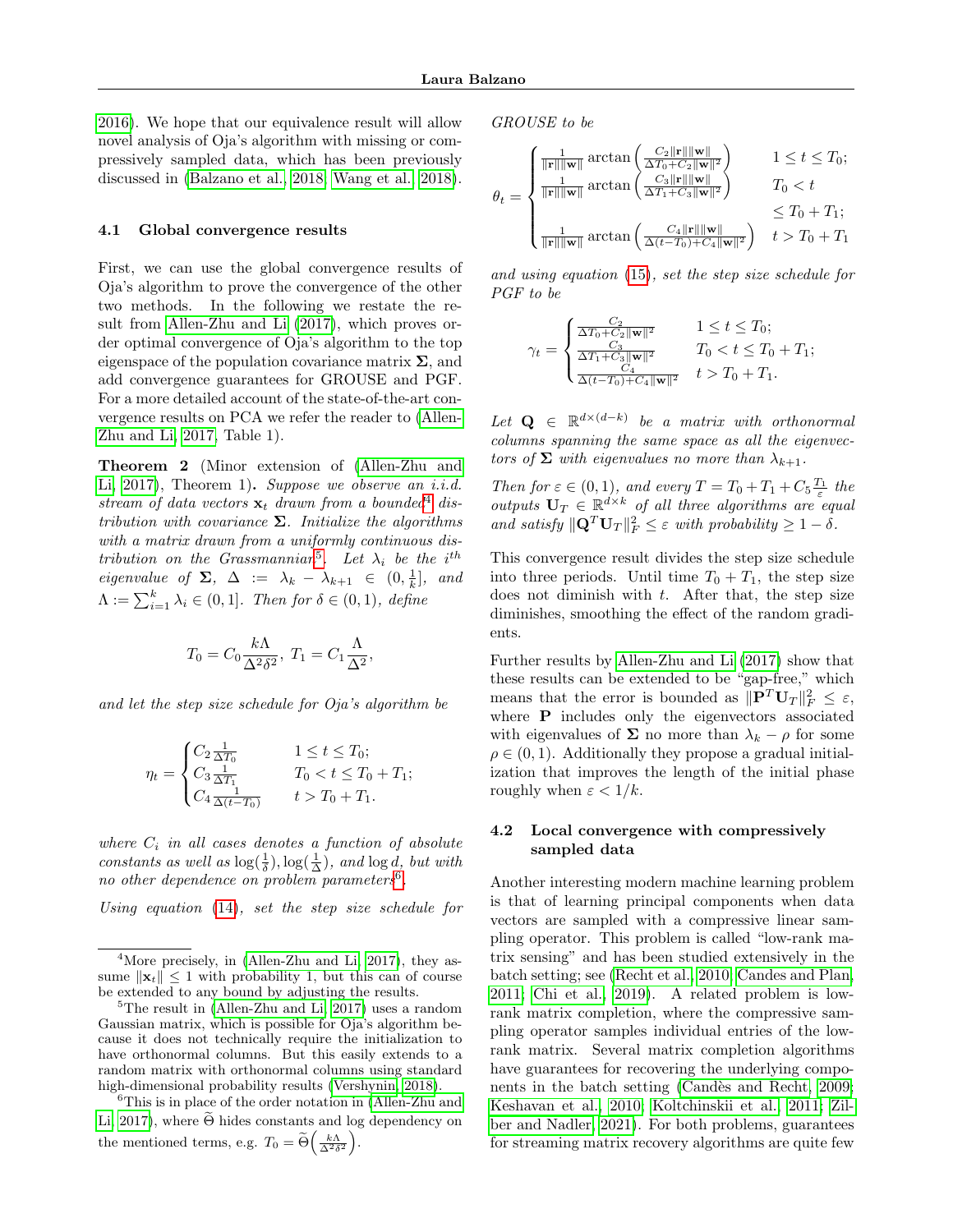and far between [\(Balzano et al., 2018\)](#page-8-2). The GROUSE algorithm, which was originally developed to handle missing data, has local convergence guarantees in both cases. However, these results assume that  $\Sigma$  is exactly low-rank, and even further, that the nonzero eigenvalues of  $\Sigma$  are all exactly one. Here we state the theorem for compressively sampled data, and we save the result for missing data for the supplement.

In order to handle missing or compressively sampled data, we introduce a  $m \times d$  linear measurement operator  $A_t$  to measure each streaming vector. The algorithms must only be altered slightly as follows. Let our stream of data vectors  $\mathbf{x}_t$  be observed as  $\mathbf{y}_t = \mathbf{A}_t \mathbf{x}_t$ , and we will abuse notation to create  $x_t$  that is used by the algorithms:

$$
\mathbf{w}_t = \underset{\mathbf{a}}{\arg\min} \|\mathbf{y}_t - \mathbf{A}_t \mathbf{U}_t \mathbf{a}_t\|_2 , \quad \mathbf{p}_t = \mathbf{U}_t \mathbf{w}_t
$$

$$
\mathbf{r}_t = \mathbf{A}_t^T \left(\mathbf{y}_t - \mathbf{A}_t \mathbf{U}_t \mathbf{w}_t\right) , \quad \mathbf{x}_t = \mathbf{U}_t \mathbf{w}_t + \mathbf{r}_t .
$$

With these substitutions, the arguments of Theorem [1](#page-4-1) still apply. This is the GROUSE algorithm analyzed by [Zhang and Balzano](#page-11-3) [\(2022\)](#page-11-3) to have expected local linear convergence, which we now state formally for all algorithms.

<span id="page-7-0"></span>Theorem 3 (Adapted from [\(Zhang and Balzano,](#page-11-3) [2022\)](#page-11-3), Theorem 8 and Corollary 13). Suppose we observe compressive measurements of an i.i.d. stream of data vectors  $x_t$  drawn from a distribution with covariance  $\Sigma = \overline{\mathbf{U}} \overline{\mathbf{U}}^T$  for some matrix  $\overline{\mathbf{U}} \in \mathbb{R}^{d \times k}$  with orthonormal columns. Let the compressive measurement operator  $A_t$  at each time step be of size  $m \times d$ with i.i.d  $\mathcal{N}(0, 1/d)$  entries, i.e., we observe  $\mathbf{A}_t \mathbf{x}_t$ . At time t, let the principal angles  $\phi_i$ ,  $i = 1, \ldots, k$  between  $\mathbf{U}_t$  and  $\overline{\mathbf{U}}$  be such that  $\sum_{i=1}^k \sin^2(\phi_i) \leq \varepsilon < 1$ . By convention [\(Golub and Loan, 2012,](#page-9-24) Section 6.4.3),  $0 \leq \phi_1 \leq \cdots \leq \phi_k \leq 1.$ 

At time t, let the step size of GROUSE be  $\theta_t =$  $\arctan\left(\frac{\|\mathbf{r}_t\|}{\|\mathbf{w}_t\|}\right)$  $\|\mathbf{w}_t\|$ ), the step size of  $Oja$ 's algorithm be

$$
\eta_t = \frac{\tan(\theta_t \|\mathbf{r}_t\| \|\mathbf{w}_t\|)}{\|\mathbf{r}_t\| \|\mathbf{w}_t\| - \|\mathbf{w}_t\|^2 \tan(\theta_t \|\mathbf{r}_t\| \|\mathbf{w}_t\|)}
$$

,

and the step size of PGF to be

$$
\gamma_t = \frac{\tan(\theta_t \|\mathbf{r}_t\| \|\mathbf{w}_t\|)}{\|\mathbf{r}_t\| \|\mathbf{w}_t\|}
$$

.

Then all three algorithms' outputs are equal.

Let  $\kappa_t = 1 - \det(\bar{\mathbf{U}}^T \mathbf{U}_t \mathbf{U}_t^T \bar{\mathbf{U}})$ ;  $\kappa_t$  is small when the subspaces are close. Then if

$$
m \ge C_6 \max\{\log d + k, (\tan(\phi_k) + k)^2\}
$$

for absolute constant  $C_6$ , then with probability at least

 $1-2/d^2-e^{-k/128}$  with respect to the random compressive measurement operator  $A_t$ ,

$$
\mathbb{E}[\kappa_{t+1}] \le \left(1 - \frac{2}{3}\frac{m}{d}\frac{1-\varepsilon}{k}\right)\kappa_t,
$$

where expectation is taken with respect to the random data  $\mathbf{x}_t$ .

This theorem establishes expected linear convergence in a local region of the planted subspace U. This could be extended to high-probability linear convergence if the sequence  $\kappa_t$  were monotonic using e.g. (Richtárik and Takáč, 2014, Theorem 1), but in general with compressive measurements  $\kappa_t$  will not be monotonic. More sophisticated Martingale arguments are more difficult to apply because of the dependence of the gradient on  $U_t$ , which can potentially be avoided with analysis of Oja's algorithm as mentioned before, though the algorithm as described for compressive measurements does introduce some dependence. The local region requires that  $\sum_{i=1}^{k} \sin^2(\phi_i) \leq \varepsilon < 1$ ; we note that this sum could be as large as k when the initial subspace  $U_0$  is orthogonal to the planted subspace  $\bar{U}$ , so the requirement is somewhat restrictive. Since the theorem makes a very strict assumption on the data generation process, specifically that  $\Sigma = \overline{U} \overline{U}^T$  is exactly low-rank, a step size diminishing with  $t$  is not required.

The missing-data version, where  $A_t$  is an operator that samples a subset of the entries of  $x_t$ , of Oja's algorithm was discussed in [\(Balzano et al., 2018;](#page-8-2) [Wang](#page-10-20) [et al., 2018\)](#page-10-20) and analyzed in the asymptotic regime in [\(Wang et al., 2018\)](#page-10-20). The missing-data version of the GROUSE algorithm was analyzed in [\(Balzano and](#page-8-18) [Wright, 2015;](#page-8-18) [Zhang and Balzano, 2016,](#page-11-4) [2022\)](#page-11-3), and we include one such result in the supplement.

## 5 DISCUSSION AND CONCLUSION

This paper has proven the equivalence of Oja's algorithm and the GROUSE algorithm for streaming PCA and subspace tracking. This equivalence result was then used to port global convergence results from Oja's algorithm to GROUSE, as well as to a variant we called PGF, which is also equivalent. We were also able to port local convergence results for compressively sampled vectors from GROUSE to Oja's algorithm and PGF.

PCA is used in a wide variety of scientific applications, and streaming PCA specifically seeks to reduce the computation and memory footprint of the PCA computation. If our theory provides insight and allows others to improve streaming PCA algorithms, we hope it has a positive impact for reducing computational requirements. An important future direction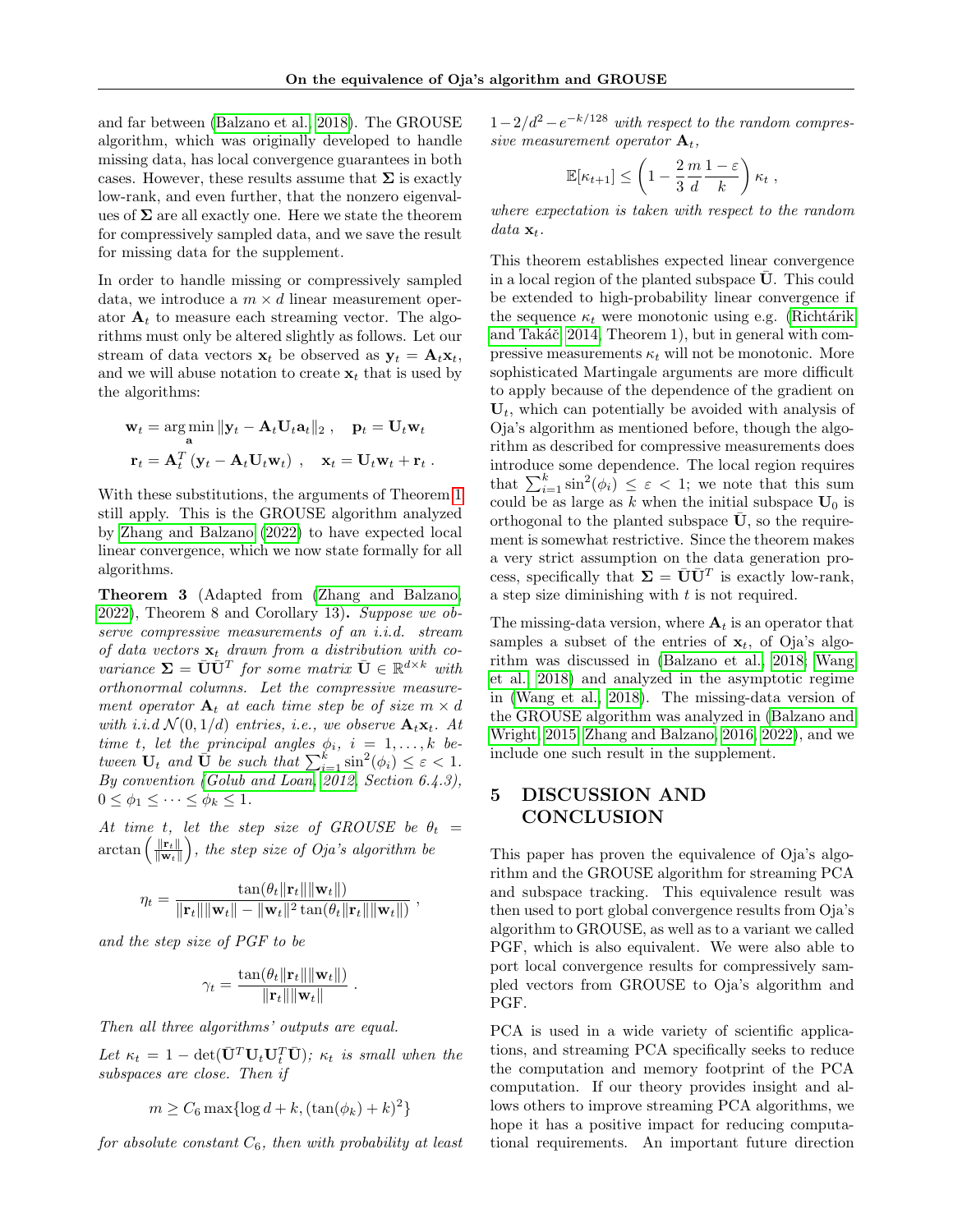for streaming PCA with missing or compressed data is to prove global convergence, possibly using ideas from recent works such as [\(Ge et al., 2017\)](#page-9-20) that use regularization to improve algorithmic properties.

There is significant room for improvement and generalization in this work. As we discussed in the related work section, there are numerous algorithms for streaming PCA, and one would not expect researchers to go through individually and prove equivalence. Pursuing a direction similar to [\(Zhao et al., 2021\)](#page-11-2), that generalizes the notions of equivalence in algorithms but applies to non-convex objectives or even PCA specifically, is of great interest.

#### Acknowledgements

Thanks to Kyle Gilman, Alex Ritchie, Peng Wang, Can Yaras, Dejiao Zhang, and the anonymous reviewers whose comments strengthened this manuscript. The work was supported by AFOSR YIP award FA9550-19-1-0026.

#### References

- <span id="page-8-1"></span>Z. Allen-Zhu and Y. Li. First efficient convergence for streaming k-PCA: A global, gap-free, and nearoptimal rate. In 2017 IEEE 58th Annual Symposium on Foundations of Computer Science (FOCS), pages 487–492, Oct 2017. doi: 10.1109/FOCS.2017.51.
- <span id="page-8-15"></span>Ehsan Amid and Manfred K Warmuth. An implicit form of Krasulina's k-PCA update without the orthonormality constraint. In Proceedings of the AAAI Conference on Artificial Intelligence, volume 34, pages 3179–3186, 2020.
- <span id="page-8-13"></span>Raman Arora and Teodor Vanislavov Marinov. Efficient convex relaxations for streaming PCA. Advances in Neural Information Processing Systems, 32:10496–10505, 2019.
- <span id="page-8-11"></span>Raman Arora, Andy Cotter, and Nati Srebro. Stochastic optimization of PCA with capped MSG. In Advances in Neural Information Processing Systems, pages 1815–1823, 2013.
- <span id="page-8-6"></span>Samir Attallah and Karim Abed-Meraim. Fast algorithms for subspace tracking. IEEE Signal Processing Letters, 8(7):203–206, 2001.
- <span id="page-8-8"></span>Roland Badeau, Bertrand David, and Gaël Richard. Fast approximated power iteration subspace tracking. IEEE Transactions on Signal Processing, 53(8): 2931–2941, 2005.
- <span id="page-8-14"></span>Akshay Balsubramani, Sanjoy Dasgupta, and Yoav Freund. The fast convergence of incremental PCA. In Advances in Neural Information Processing Systems, pages 3174–3182, 2013.
- <span id="page-8-17"></span>L. Balzano and S. J. Wright. On GROUSE and incremental SVD. In IEEE Workshop on Computational Advances in Multi-Sensor Adaptive Processing (CAMSAP), 2013.
- <span id="page-8-18"></span>Laura Balzano and Stephen J Wright. Local convergence of an algorithm for subspace identification from partial data. Foundations of Computational Mathematics, 15(5):1279–1314, 2015.
- <span id="page-8-3"></span>Laura Balzano, Robert Nowak, and Benjamin Recht. Online identification and tracking of subspaces from highly incomplete information. In 48th Annual Allerton Conference on Communication, Control, and Computing, pages 704–711. IEEE, 2010.
- <span id="page-8-2"></span>Laura Balzano, Yuejie Chi, and Yue M Lu. Streaming PCA and subspace tracking: The missing data case. Proceedings of the IEEE, 106(8):1293–1310, 2018.
- <span id="page-8-4"></span>Dimitri P Bertsekas. Incremental gradient, subgradient, and proximal methods for convex optimization: A survey. Optimization for Machine Learning, 2010 (1-38):3, 2011.
- <span id="page-8-5"></span>Christian H. Bischof and Gautam M. Shroff. On updating signal subspaces. IEEE Transactions on Signal Processing, 40(1), January 1992.
- <span id="page-8-10"></span>Matthew Brand. Fast low-rank modifications of the thin singular value decomposition. Linear algebra and its applications, 415(1):20–30, 2006.
- <span id="page-8-16"></span>J.R. Bunch and C.P. Nielsen. Updating the singular value decomposition. Numerische Mathematik, 31: 111–129, 1978. ISSN 0029-599X.
- <span id="page-8-19"></span>Emmanuel J Candes and Yaniv Plan. Tight oracle inequalities for low-rank matrix recovery from a minimal number of noisy random measurements. IEEE Transactions on Information Theory, 57(4):2342– 2359, 2011.
- <span id="page-8-20"></span>Emmanuel J Candès and Benjamin Recht. Exact matrix completion via convex optimization. Foundations of Computational mathematics, 9(6):717, 2009.
- <span id="page-8-9"></span>Shing-Chow Chan, Yu Wen, and Ka-Leung Ho. A robust past algorithm for subspace tracking in impulsive noise. IEEE transactions on signal processing, 54(1):105–116, 2005.
- <span id="page-8-12"></span>Shing-Chow Chan, Hai-Jun Tan, Jian-Qiang Lin, and Bin Liao. A new local polynomial modeling based variable forgetting factor and variable regularized past algorithm for subspace tracking. IEEE Transactions on Aerospace and Electronic Systems, 54(3): 1530–1544, 2018.
- <span id="page-8-7"></span>Chanchal Chatterjee. Adaptive algorithms for first principal eigenvector computation. Neural Networks, 18(2):145–159, 2005.
- <span id="page-8-0"></span>Tianping Chen, Yingbo Hua, and Wei-Yong Yan. Global convergence of Oja's subspace algorithm for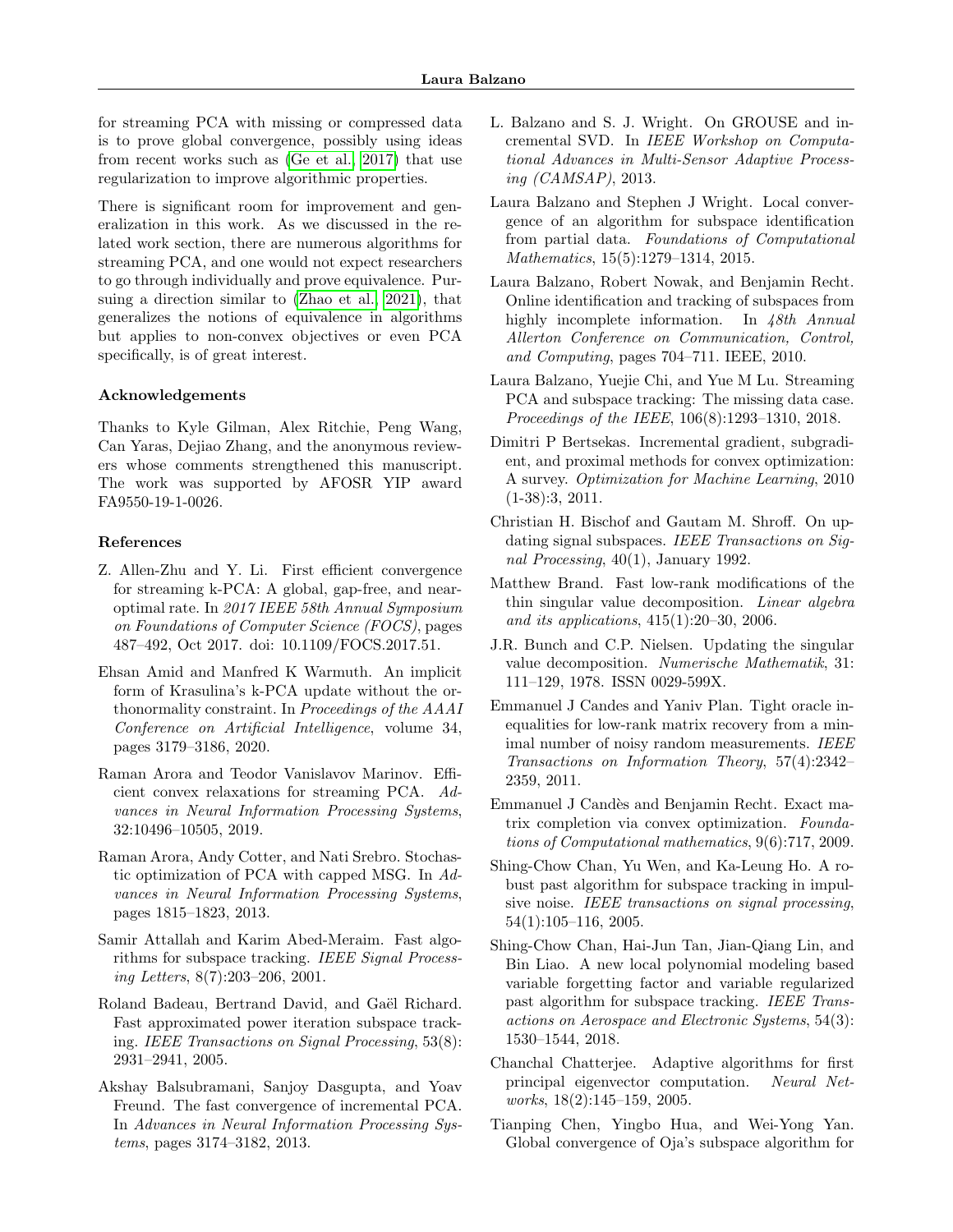principal component extraction. IEEE Transactions on Neural Networks, 9(1):58–67, 1998.

- <span id="page-9-19"></span>Yuejie Chi, Yonina C Eldar, and Robert Calderbank. Petrels: Subspace estimation and tracking from partial observations. In IEEE International Conference on Acoustics, Speech and Signal Processing, pages 3301–3304. IEEE, 2012.
- <span id="page-9-10"></span>Yuejie Chi, Yonina C Eldar, and Robert Calderbank. Petrels: Parallel subspace estimation and tracking by recursive least squares from partial observations. IEEE Transactions on Signal Processing, 61(23): 5947–5959, 2013.
- <span id="page-9-21"></span>Yuejie Chi, Yue M Lu, and Yuxin Chen. Nonconvex optimization meets low-rank matrix factorization: An overview. IEEE Transactions on Signal Processing, 67(20):5239–5269, 2019.
- <span id="page-9-3"></span>Pierre Comon and Gene H Golub. Tracking a few extreme singular values and vectors in signal processing. Proceedings of the IEEE, 78(8):1327–1343, 1990.
- <span id="page-9-12"></span>Christopher De Sa, Kunle Olukotun, and Christopher Ré. Global convergence of stochastic gradient descent for some non-convex matrix problems. In Proceedings of the 32nd International Conference on International Conference on Machine Learning-Volume 37, pages 2332–2341. JMLR. org, 2015.
- <span id="page-9-9"></span>Xenofon G Doukopoulos and George V Moustakides. Fast and stable subspace tracking. IEEE Transactions on Signal Processing, 56(4):1452–1465, 2008.
- <span id="page-9-4"></span>Alan Edelman, Tomas A. Arias, and Steven T. Smith. The geometry of algorithms with orthogonality constraints. SIAM Journal on Matrix Analysis and Applications, 20(2):303–353, 1998.
- <span id="page-9-16"></span>Dan Garber. On the regret minimization of nonconvex online gradient ascent for online PCA. In Conference on Learning Theory, pages 1349–1373. PMLR, 2019.
- <span id="page-9-20"></span>Rong Ge, Chi Jin, and Yi Zheng. No spurious local minima in nonconvex low rank problems: A unified geometric analysis. In International Conference on Machine Learning, pages 1233–1242. PMLR, 2017.
- <span id="page-9-18"></span>Ian Gemp, Brian McWilliams, Claire Vernade, and Thore Graepel. Eigengame: Pca as a nash equilibrium. In International Conference on Learning Representations, 2020.
- <span id="page-9-13"></span>Mina Ghashami, Edo Liberty, Jeff M Phillips, and David P Woodruff. Frequent directions: Simple and deterministic matrix sketching. SIAM Journal on Computing, 45(5):1762–1792, 2016.
- <span id="page-9-24"></span>Gene Golub and Charles Van Loan. Matrix Computations. Johns Hopkins University Press, 2012.
- <span id="page-9-7"></span>Tony Gustafsson. Instrumental variable subspace tracking using projection approximation. IEEE

transactions on signal processing, 46(3):669–681, 1998.

- <span id="page-9-11"></span>Moritz Hardt and Eric Price. The noisy power method: A meta algorithm with applications. In Advances in Neural Information Processing Systems, pages 2861–2869, 2014.
- <span id="page-9-1"></span>Amelia Henriksen and Rachel Ward. Adaoja: Adaptive learning rates for streaming PCA. arXiv preprint arXiv:1905.12115, 2019.
- <span id="page-9-8"></span>Yingbo Hua, Yong Xiang, Tianping Chen, Karim Abed-Meraim, and Yongfeng Miao. A new look at the power method for fast subspace tracking. Digital Signal Processing, 9(4):297–314, 1999.
- <span id="page-9-2"></span>De Huang, Jonathan Niles-Weed, and Rachel Ward. Streaming k-PCA: Efficient guarantees for Oja's algorithm, beyond rank-one updates. In Conference on Learning Theory, pages 2463–2498. PMLR, 2021.
- <span id="page-9-0"></span>Prateek Jain, Chi Jin, Sham M Kakade, Praneeth Netrapalli, and Aaron Sidford. Streaming PCA: Matching matrix bernstein and near-optimal finite sample guarantees for Oja's algorithm. In *Confer*ence on Learning Theory, pages 1147–1164, 2016.
- <span id="page-9-14"></span>Sajid Javed, Praneeth Narayanamurthy, Thierry Bouwmans, and Namrata Vaswani. Robust PCA and robust subspace tracking: A comparative evaluation. In 2018 IEEE Statistical Signal Processing Workshop (SSP), pages 836–840. IEEE, 2018.
- <span id="page-9-6"></span>Ilkka Karasalo. Estimating the covariance matrix by signal subspace averaging. IEEE Transactions on acoustics, speech, and signal processing, 34(1):8–12, 1986.
- <span id="page-9-22"></span>Raghunandan H Keshavan, Andrea Montanari, and Sewoong Oh. Matrix completion from a few entries. Information Theory, IEEE Transactions on, 56(6): 2980–2998, 2010.
- <span id="page-9-23"></span>Vladimir Koltchinskii, Karim Lounici, Alexandre B Tsybakov, et al. Nuclear-norm penalization and optimal rates for noisy low-rank matrix completion. The Annals of Statistics, 39(5):2302–2329, 2011.
- <span id="page-9-15"></span>Wojciech Kotłowski and Gergely Neu. Bandit principal component analysis. In Conference On Learning Theory, pages 1994–2024. PMLR, 2019.
- <span id="page-9-5"></span>T.P. Krasulina. The method of stochastic approximation for the determination of the least eigenvalue of a symmetrical matrix. USSR Computational Mathematics and Mathematical Physics, 9(6):189 – 195, 1969. ISSN 0041-5553.
- <span id="page-9-17"></span>Chun-Liang Li, Hsuan-Tien Lin, and Chi-Jen Lu. Rivalry of two families of algorithms for memoryrestricted streaming PCA. In Artificial Intelligence and Statistics, pages 473–481, 2016.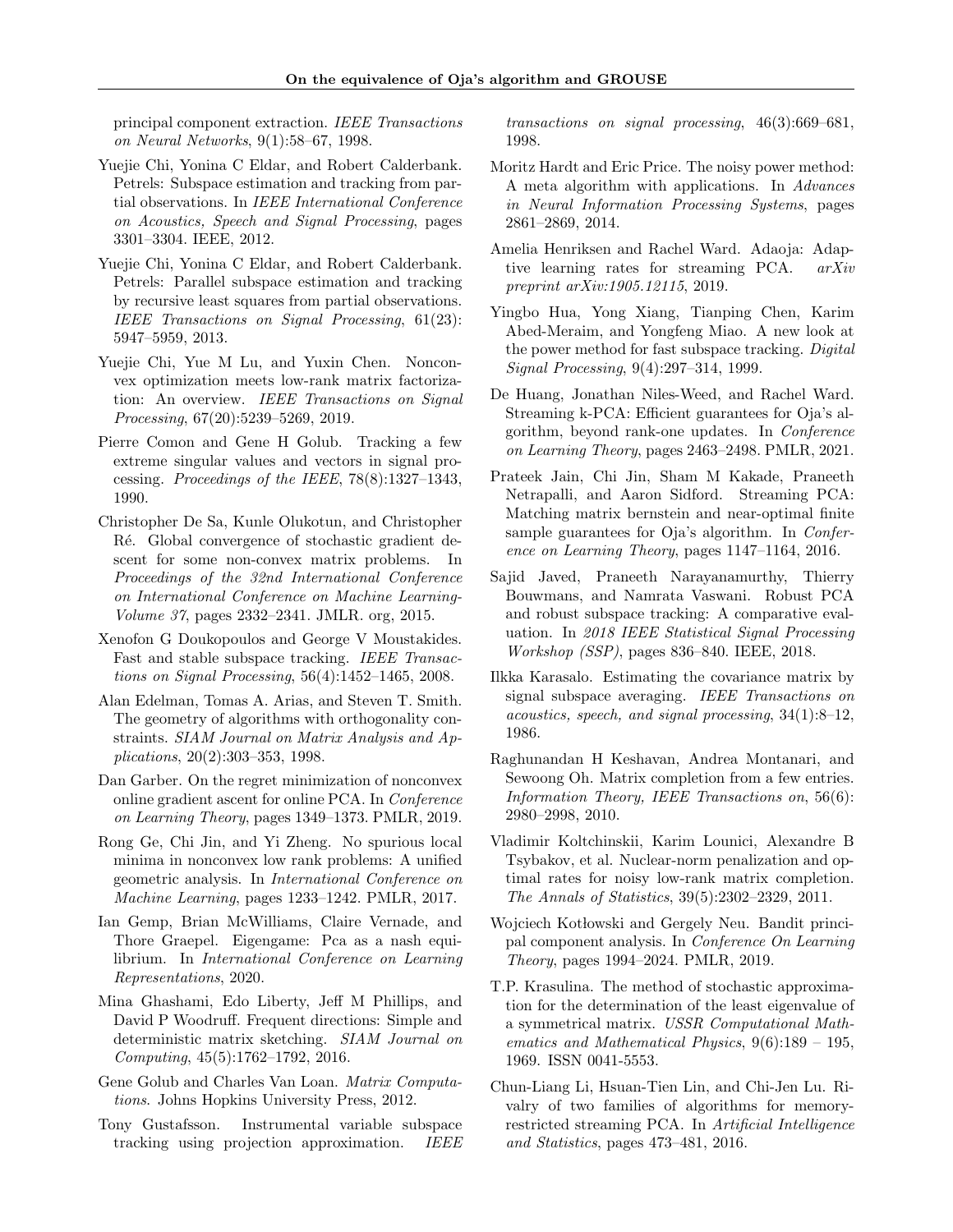- <span id="page-10-21"></span>Xingguo Li, Junwei Lu, Raman Arora, Jarvis Haupt, Han Liu, Zhaoran Wang, and Tuo Zhao. Symmetry, saddle points, and global optimization landscape of nonconvex matrix factorization. IEEE Transactions on Information Theory, 65(6):3489–3514, 2019.
- <span id="page-10-19"></span>Xin Liang. On the optimality of the Oja's algorithm for online PCA. arXiv preprint arXiv:2104.00512, 2021.
- <span id="page-10-18"></span>Robert Lunde, Purnamrita Sarkar, and Rachel Ward. Bootstrapping the error of oja's algorithm. Advances in Neural Information Processing Systems, 34, 2021.
- <span id="page-10-26"></span>Per-Gunnar Martinsson and Joel A Tropp. Randomized numerical linear algebra: Foundations and algorithms. Acta Numerica, 29:403–572, 2020.
- <span id="page-10-7"></span>G Mathew, Vellenki Reddy, and Soura Dasgupta. Adaptive estimation of eigensubspace. IEEE Transactions on Signal Processing, 43(2), February 1995.
- <span id="page-10-22"></span>Tyler Maunu, Teng Zhang, and Gilad Lerman. A welltempered landscape for non-convex robust subspace recovery. Journal of Machine Learning Research, 20 (37), 2019.
- <span id="page-10-9"></span>Marc Moonen, Paul Van Dooren, and Joos Vandewalle. An SVD updating algorithm for subspace tracking. SIAM Journal of Matrix Analysis and Applications, 13:1015–1038, 1992.
- <span id="page-10-13"></span>Jiazhong Nie, Wojciech Kotłowski, and Manfred K Warmuth. Online PCA with optimal regret. The Journal of Machine Learning Research, 17(1):6022– 6070, 2016.
- <span id="page-10-0"></span>Erkki Oja. Simplified neuron model as a principal component analyzer. Journal of mathematical biology, 15(3):267–273, 1982.
- <span id="page-10-4"></span>Erkki Oja and Juha Karhunen. On stochastic approximation of the eigenvectors and eigenvalues of the expectation of a random matrix. Journal of mathematical analysis and applications, 106(1):69–84, 1985.
- <span id="page-10-8"></span>Edward C Real, Donald W Tufts, and James W Cooley. Two algorithms for fast approximate subspace tracking. IEEE Transactions on Signal Processing, 47(7):1936–1945, 1999.
- <span id="page-10-24"></span>Benjamin Recht, Maryam Fazel, and Pablo A Parrilo. Guaranteed minimum-rank solutions of linear matrix equations via nuclear norm minimization. SIAM review, 52(3):471–501, 2010.
- <span id="page-10-25"></span>Peter Richtárik and Martin Takáč. Iteration complexity of randomized block-coordinate descent methods for minimizing a composite function. Mathematical Programming, 144(1-2):1–38, 2014.
- <span id="page-10-16"></span>Ohad Shamir. Fast stochastic algorithms for SVD and PCA: Convergence properties and convexity. In International Conference on Machine Learning, pages 248–256. PMLR, 2016.
- <span id="page-10-6"></span>Steven T. Smith. Geometric Optimization Methods for Adaptive Filtering. PhD thesis, Harvard University, 1993.
- <span id="page-10-10"></span>G. W. Stewart. An updating algorithm for subspace tracking. IEEE Transactions on Signal Processing, 1992.
- <span id="page-10-12"></span>Peter Strobach. The fast recursive row-householder subspace tracking algorithm. Signal Processing, 89 (12):2514–2528, 2009.
- <span id="page-10-2"></span>Cheng Tang. Exponentially convergent stochastic k-PCA without variance reduction. Advances in Neural Information Processing Systems, 32:12393– 12404, 2019.
- <span id="page-10-15"></span>Nilesh Tripuraneni, Nicolas Flammarion, Francis Bach, and Michael I Jordan. Averaging stochastic gradient descent on riemannian manifolds. In Conference on Learning Theory, pages 650–687, 2018.
- <span id="page-10-23"></span>Roman Vershynin. High-dimensional probability: An introduction with applications in data science, volume 47. Cambridge university press, 2018.
- <span id="page-10-20"></span>Chuang Wang, Yonina C Eldar, and Yue M Lu. Subspace estimation from incomplete observations: A high-dimensional analysis. IEEE Journal of Selected Topics in Signal Processing, 12(6):1240–1252, 2018.
- <span id="page-10-11"></span>Manfred K Warmuth and Dima Kuzmin. Randomized online PCA algorithms with regret bounds that are logarithmic in the dimension. Journal of Machine Learning Research, 9(Oct):2287–2320, 2008.
- <span id="page-10-27"></span>David P Woodruff. Sketching as a tool for numerical linear algebra. Foundations and Trends $\widehat{R}$  in Theoretical Computer Science, 10(1–2):1–157, 2014.
- <span id="page-10-17"></span>Peng Xu, Bryan He, Christopher De Sa, Ioannis Mitliagkas, and Chris Re. Accelerated stochastic power iteration. In International Conference on Artificial Intelligence and Statistics, pages 58–67. PMLR, 2018.
- <span id="page-10-3"></span>Bin Yang. Projection approximation subspace tracking. IEEE Transactions on Signal processing, 43(1): 95–107, 1995.
- <span id="page-10-5"></span>Jar-Ferr Yang and Mostafa Kaveh. Adaptive eigensubspace algorithms for direction or frequency estimation and tracking. IEEE Transactions on Acoustics, Speech, and Signal Processing, 36(2), February 1988.
- <span id="page-10-14"></span>Puyudi Yang, Cho-Jui Hsieh, and Jane-Ling Wang. History PCA: A new algorithm for streaming PCA. arXiv preprint arXiv:1802.05447, 2018.
- <span id="page-10-1"></span>Zhang Yi, Mao Ye, Jian Cheng Lv, and Kok Kiong Tan. Convergence analysis of a deterministic discrete time system of Oja's PCA learning algorithm. IEEE Transactions on Neural Networks, 16 (6):1318–1328, 2005.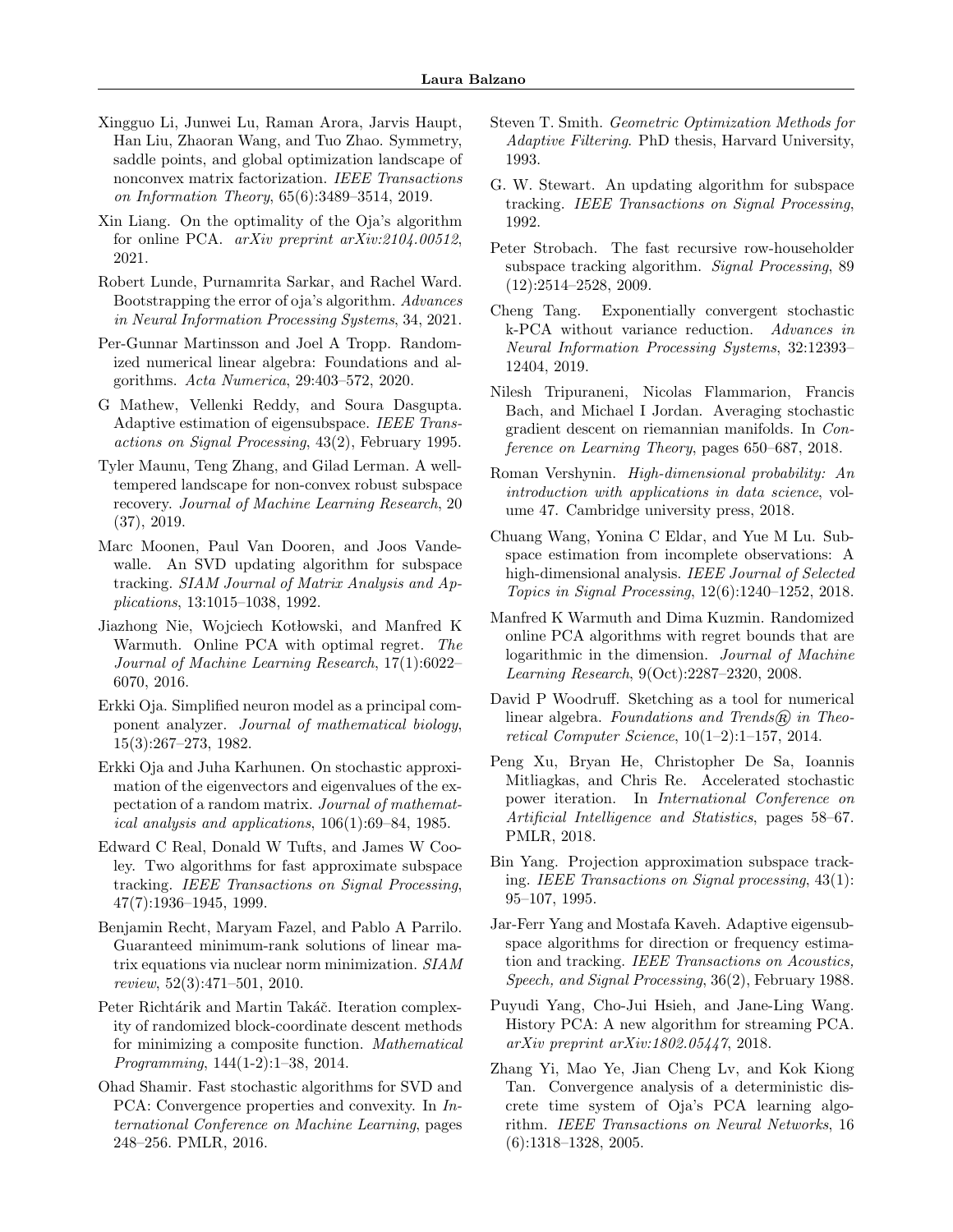- <span id="page-11-0"></span>Jinchun Zhan, Brian Lois, Han Guo, and Namrata Vaswani. Online (and offline) robust PCA: Novel algorithms and performance guarantees. In Artificial Intelligence and Statistics, pages 1488–1496, 2016.
- <span id="page-11-4"></span>Dejiao Zhang and Laura Balzano. Global convergence of a grassmannian gradient descent algorithm for subspace estimation. In Proceedings of Artificial Intelligence and Statistics, 2016.
- <span id="page-11-3"></span>Dejiao Zhang and Laura Balzano. Convergence of a grassmannian gradient descent algorithm for subspace estimation from undersampled data. Technical report, University of Michigan, 2022. Available at [https://dx.doi.org/10.7302/4151]( https://dx.doi.org/10.7302/4151 ) with historical versions at [https://arxiv.org/abs/1610.](https://arxiv.org/abs/1610.00199) [00199](https://arxiv.org/abs/1610.00199).
- <span id="page-11-2"></span>Shipu Zhao, Laurent Lessard, and Madeleine Udell. An automatic system to detect equivalence between iterative algorithms. arXiv preprint arXiv:2105.04684, 2021.
- <span id="page-11-1"></span>Zhihui Zhu, Qiuwei Li, Gongguo Tang, and Michael B Wakin. The global optimization geometry of lowrank matrix optimization. IEEE Transactions on Information Theory, 67(2):1308–1331, 2021.
- <span id="page-11-5"></span>Pini Zilber and Boaz Nadler. Gnmr: A provable oneline algorithm for low rank matrix recovery. arXiv preprint arXiv:2106.12933, 2021.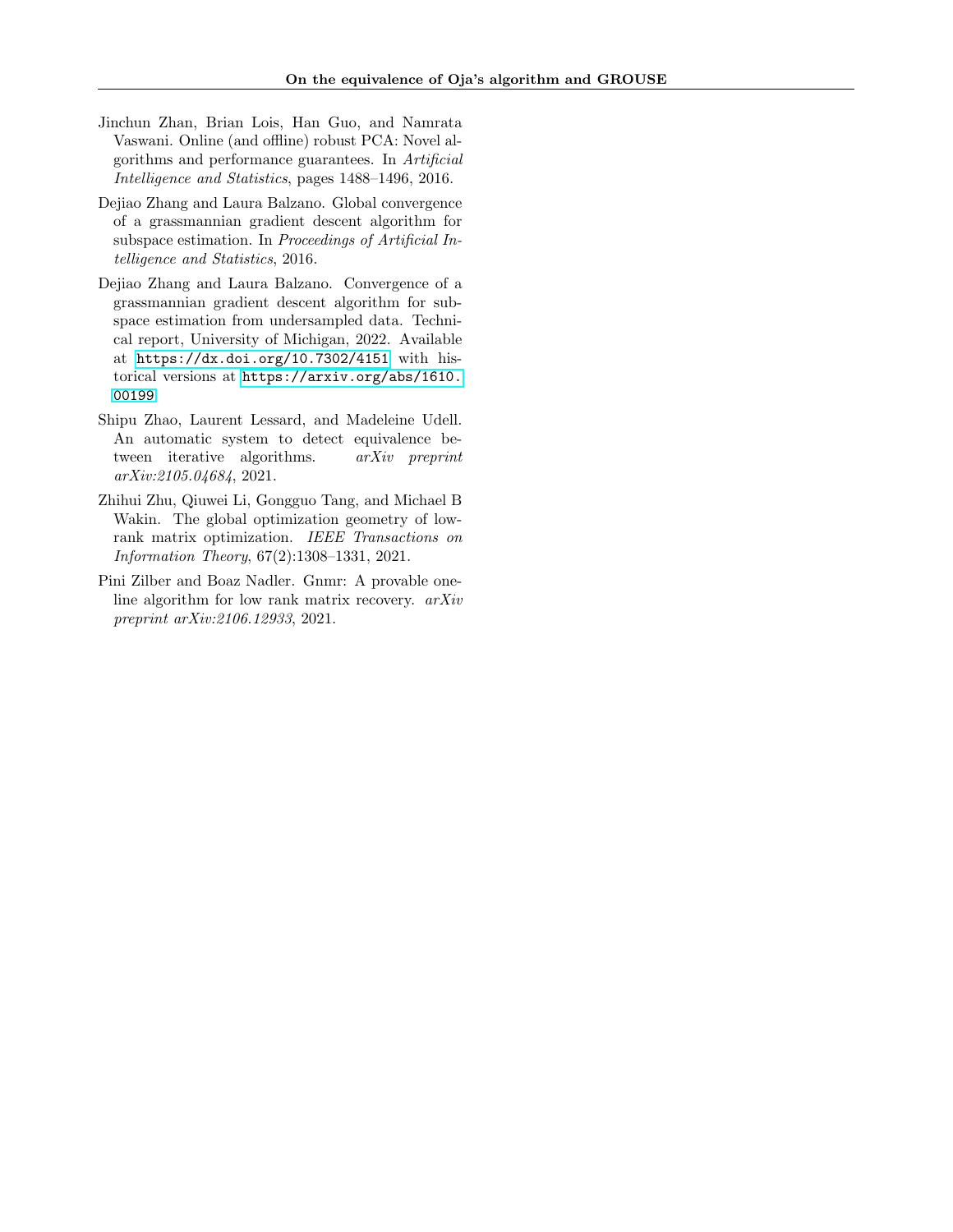# Supplementary Material: On the equivalence of Oja's algorithm and GROUSE

# <span id="page-12-0"></span>A GRADIENT CALCULATIONS

The two objective functions are given as:

$$
\begin{aligned} \text{Tr}(\mathbf{U}^T \mathbf{X} \mathbf{X}^T \mathbf{U}) &= \sum_{t=1}^n \text{Tr}(\mathbf{U}^T \mathbf{x}_t \mathbf{x}_t^T \mathbf{U}) =: \sum_{t=1}^n F_t^{(\text{Trace})}(\mathbf{U}) \;, \\ \\ \left\| \mathbf{U} \mathbf{U}^T \mathbf{X} - \mathbf{X} \right\|_F^2 &= \sum_{t=1}^n \left\| \mathbf{U} \mathbf{U}^T \mathbf{x}_t - \mathbf{x}_t \right\|_F^2 =: \sum_{t=1}^n F_t^{(\text{Frob})}(\mathbf{U}) \;. \end{aligned}
$$

As we know well, these two objective functions are equivalent when  $U^T U = I$ . When we first derive the gradients without enforcing this constraint, we have the following.

 $t=1$ 

 $t=1$ 

$$
\nabla_{\mathbf{U}} \left( \sum_{t=1}^{n} F_t^{(\text{Trace})}(\mathbf{U}) \right) = \nabla_{\mathbf{U}} \left( \sum_{t=1}^{n} \text{Tr}(\mathbf{U}^T \mathbf{x}_t \mathbf{x}_t^T \mathbf{U}) \right) = 2 \sum_{t=1}^{n} \mathbf{x}_t \mathbf{x}_t^T \mathbf{U} = 2 \sum_{t=1}^{n} \mathbf{x}_t \mathbf{w}_t^T
$$

$$
\nabla_{\mathbf{U}} \left( \sum_{t=1}^{n} F_t^{(\text{Frob})}(\mathbf{U}) \right) = \sum_{t=1}^{n} \nabla_{\mathbf{U}} \left( \text{Tr}((\mathbf{U}\mathbf{U}^T \mathbf{x}_t - \mathbf{x}_t)^T (\mathbf{U}\mathbf{U}^T \mathbf{x}_t - \mathbf{x}_t)) \right)
$$

$$
= \sum_{t=1}^{n} \nabla_{\mathbf{U}} \left( \mathbf{x}_t^T \mathbf{U}\mathbf{U}^T \mathbf{U}\mathbf{U}^T \mathbf{x}_t - 2 \mathbf{x}_t^T \mathbf{U}\mathbf{U}^T \mathbf{x}_t + \mathbf{x}_t^T \mathbf{x}_t \right)
$$

$$
= 2 \sum_{t=1}^{n} \mathbf{U}\mathbf{U}^T \mathbf{x}_t \mathbf{x}_t^T \mathbf{U} + \mathbf{x}_t \mathbf{x}_t^T \mathbf{U}\mathbf{U}^T \mathbf{U} - 2 \mathbf{x}_t \mathbf{x}_t^T \mathbf{U}
$$

$$
= 2 \sum_{t=1}^{n} \mathbf{p}_t \mathbf{w}_t^T + \mathbf{x}_t \mathbf{w}_t^T (\mathbf{U}^T \mathbf{U} - 2\mathbf{I}).
$$

Now imposing  $\mathbf{U}^T \mathbf{U} = \mathbf{I}$  results in the gradient used by GROUSE,  $-2 \sum_{t=1}^n \mathbf{r}_t \mathbf{w}_t^T$ . It remains an interesting open question as to what other constraints might guarantee that the problems or their gradient algorithms are equivalent, such as a constraint on column norms or on Frobenius norm of U.

### B EMPIRICAL VALIDATION

While the empirical validation of our results is not especially interesting, we include it for completeness. We plot a few example runs for  $d = 100, k = 10$  and fully observed vectors. We fixed  $\eta_t = 0.01$  for Oja's algorithm and computed the corresponding Grouse step size  $\theta_t$  at every iteration. We plot the error to the true subspace in Figure [2.](#page-13-0) The errors (and the subspace estimates) are identical at every iteration. In Figure [3,](#page-14-0) the planted subspace varies with time, and again the estimates are identical.

# C THEORETICAL DETAILS

In the main paper we provided two theorems without proof, based on existing theorems in the literature. Theorem [2](#page-6-3) provided the global convergence of GROUSE and PGF, based on [\(Allen-Zhu and Li, 2017,](#page-8-1) Theorem 1). There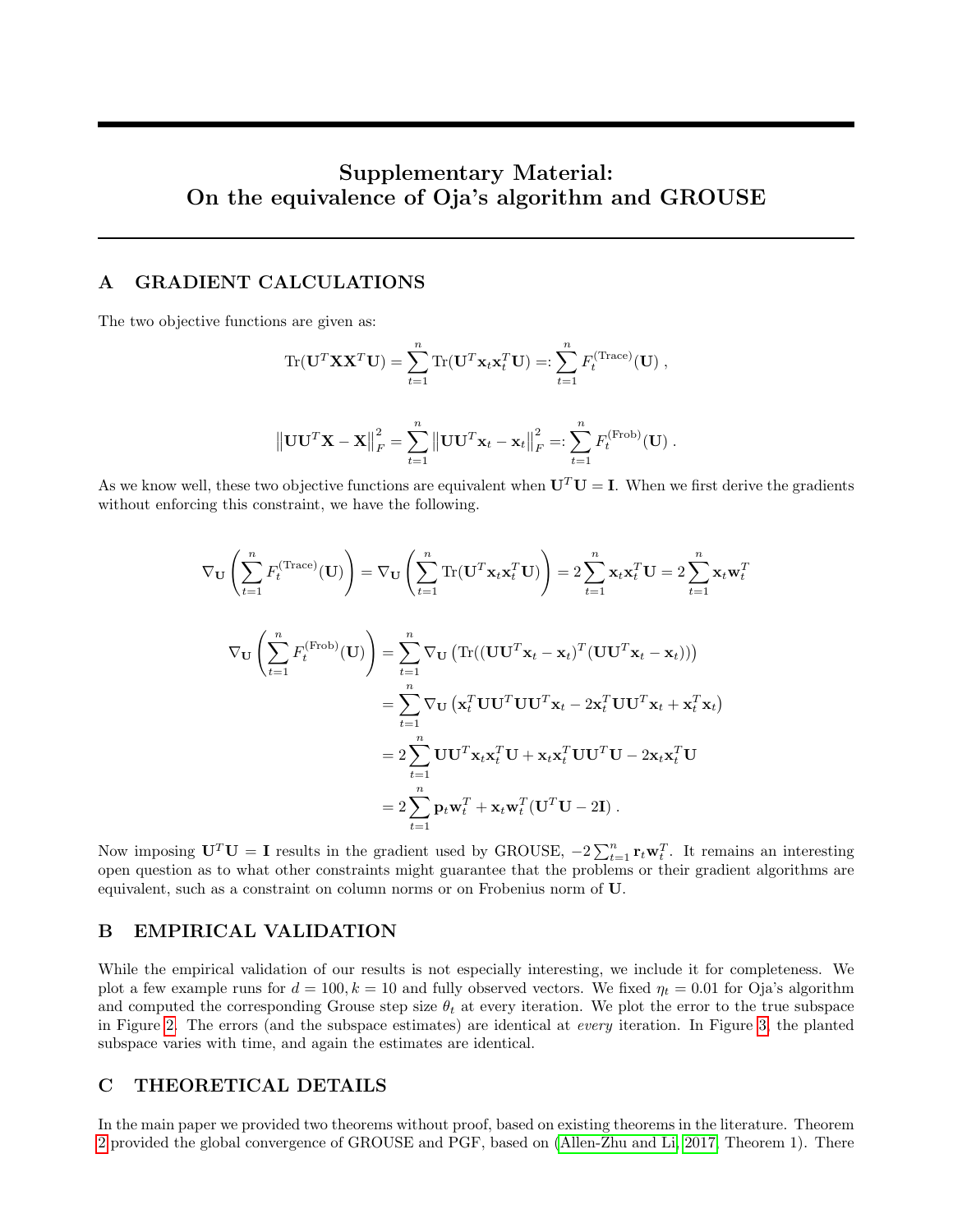<span id="page-13-0"></span>

Figure 2: Oja and Grouse performance on a given run with the theoretical step size to make them equivalent. On the y-axis we plot the error computed as  $||U_{est}U_{est}^T - U_{true}U_{true}^T||_F$  over 2000 iterations. The lines overlap exactly. We also computed the Frobenius norm error between the projection matrices generated by the two algorithms; the maximum error over all iterations was  $2.1553 \times 10^{-14}$ .

are no missing pieces for this theorem, as we used the result directly. Theorem [3](#page-7-0) provided local convergence of Oja's algorithm and PGF, based primarily on [\(Zhang and Balzano, 2022,](#page-11-3) Theorem 8), but using other pieces of that work. Additionally, we only loosely defined the algorithms using compressive measurements. Here we will flesh out those details.

First we detail the three algorithms with compressive or missing measurements. As in the theorem, the compressive measurement operator of size  $m \times d$  may be, for example, a matrix with i.i.d  $\mathcal{N}(0, 1/d)$  entries. But in general, it could be any sketch that preserves the geometry<sup>[7](#page-13-1)</sup> of  $\bar{U}$ , the planted subspace in Theorem [3.](#page-7-0) For the streaming matrix completion problem,  $A_t$  would have a 1 in each column where that entry of  $x_t$  is observed, and a zero otherwise. The updates are easiest to interpret in that case: they are a linear combination of 1) the predicted projection of the full data onto  $U_t$ :  $\mathbf{p}_t = U_t \mathbf{w}_t$ , where  $\mathbf{w}_t$  are the best fit weights given the compressed measurements, and 2) the residual only on the observed entries  $\Omega_t \subset \{1, \ldots, d\}$ :

$$
\mathbf{r}_t = \mathbf{A}_t^T \left( \mathbf{y}_t - \mathbf{A}_t \mathbf{p}_t \right) = \begin{cases} \mathbf{x}_t(i) - \mathbf{p}_t(i) & i \in \Omega_t \\ 0 & \text{otherwise} \end{cases}
$$

where we have denoted the  $i^{th}$  vector entry by  $\mathbf{x}_t(i)$ . Once again we can see that all three updates are a linear combination of these same two vectors,  $\mathbf{p}_t$  and  $\mathbf{r}_t$ , slightly redefined.

*Proof of Theorem [3.](#page-7-0)* The paper we are referencing defines a similarity metric  $\zeta_t = 1 - \kappa_t$  as we defined it in the theorem.

Our result uses the final statement of [\(Zhang and Balzano, 2022,](#page-11-3) Theorem 8) with their  $\delta = 1/4$ . Let  $\beta = \frac{10}{9/64}$ and  $\gamma_1 = \frac{\frac{3}{4}(1-\frac{1}{2}\sqrt{\frac{m}{d}})}{(1+\sqrt{5\frac{k}{m}})^2}$ . Let  $m \ge k \max \left\{ 512 \log(96d^{2/k}), \beta \left( \tan(\phi_k) + \frac{1}{4}k \cos(\phi_k) \right) \left( \tan(\phi_k) + \frac{1}{4}k \cos(\phi_k) + \frac{1}{2}k \right) \right\}$  $\setminus$ 

then with probability at least  $1 - 2/d^2 - e^{-k/128}$  with respect to the random compressive measurement operator  $\mathbf{A}_t$ , we have

$$
\mathbb{E}[1 - \kappa_{t+1}] \ge \left(1 + \frac{1}{2\gamma_1} \frac{m}{d} \frac{\kappa_t}{k}\right) (1 - \kappa_t) \quad \forall t,
$$

where expectation is taken with respect to the random data  $x_t$ .

<span id="page-13-1"></span><sup>7</sup> In other words, it could be any subspace embedding [\(Martinsson and Tropp, 2020;](#page-10-26) [Woodruff, 2014\)](#page-10-27).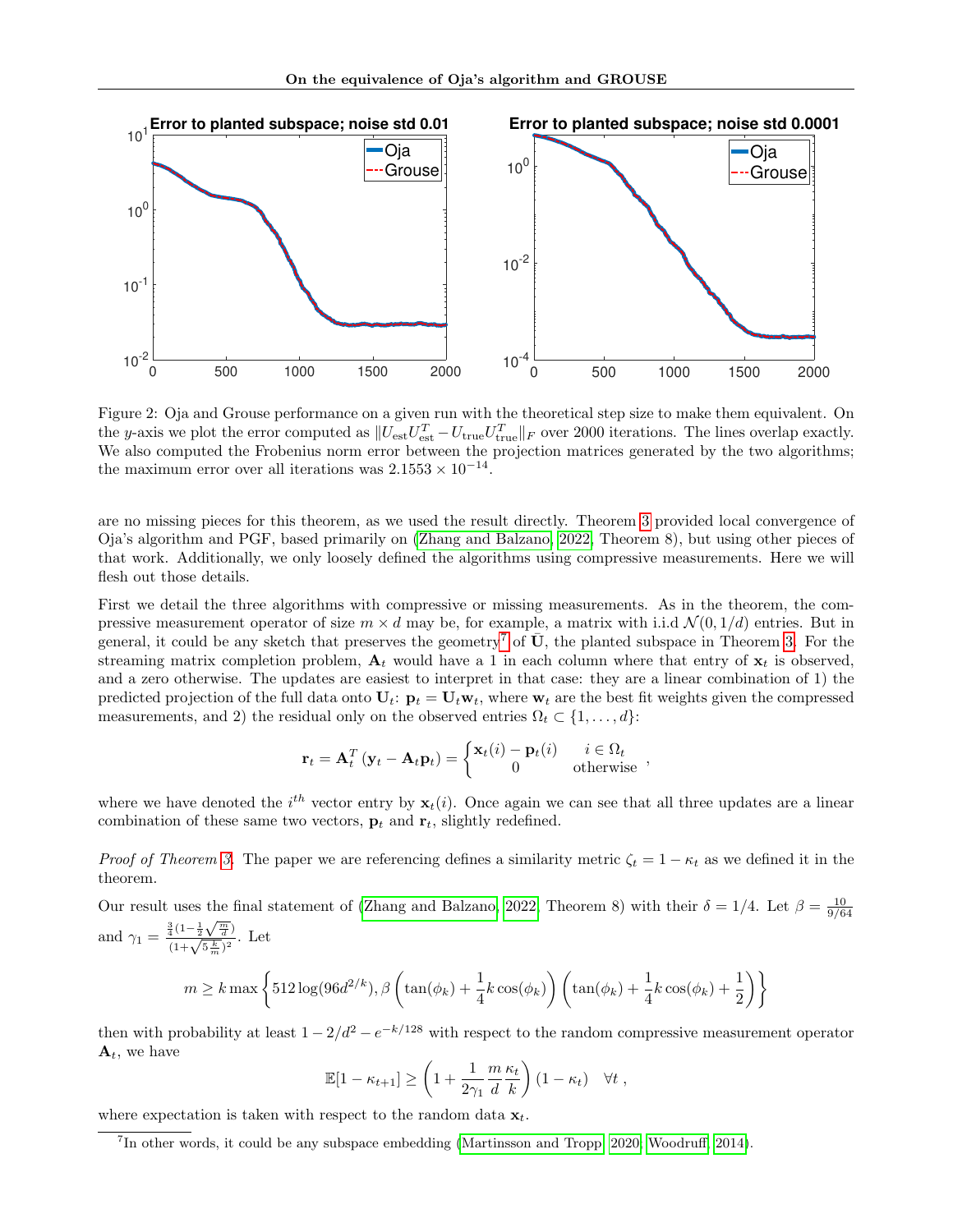<span id="page-14-0"></span>



Figure 3: Oja and Grouse performance in a setting where the planted subspace changes at time 1500, 2000, and 3000. Again this is the outcome on a given run with the theoretical step size to make them equivalent. On the y-axis we plot the error computed as  $||U_{est}U_{est}^T - U_{true}U_{true}^T||_F$  over 5000 iterations. The lines overlap exactly.

To get our statement we first get a larger lower bound for m by seeing that  $\beta < 72$ ,  $k \log(96d^{2/k}) = 2 \log d +$  $k \log(96)$ , and since  $\cos(\phi_k) \leq 1$  and  $k \geq 1$ ,

$$
\left(\tan(\phi_k) + \frac{1}{4}k\cos(\phi_k)\right)\left(\tan(\phi_k) + \frac{1}{4}k\cos(\phi_k) + \frac{1}{2}\right) < (\tan(\phi_k) + k)^2.
$$

To get the expected decrease in  $\kappa_t$  (as opposed to increase in  $1 - \kappa_t$ ) we need to rearrange. First plug in  $\gamma_1$  to see that

$$
\mathbb{E}[1 - \kappa_{t+1}] \ge \left(1 + \frac{1}{2\gamma_1} \frac{m}{d} \frac{\kappa_t}{k}\right) (1 - \kappa_t) = \left(1 + \frac{(1 + \sqrt{5\frac{k}{m}})^2}{2\frac{3}{4}(1 - \frac{1}{2}\sqrt{\frac{m}{d}})} \frac{m}{d} \frac{\kappa_t}{k}\right) (1 - \kappa_t)
$$
  
= 
$$
\left(1 + \frac{2}{3} \frac{(\sqrt{m} + \sqrt{5k})^2}{(d - \frac{1}{3}\sqrt{md})} \frac{\kappa_t}{k}\right) (1 - \kappa_t) \ge \left(1 + \frac{2}{3} \frac{m}{d} \frac{\kappa_t}{k}\right) (1 - \kappa_t).
$$

Now we have

$$
\mathbb{E}[\kappa_{t+1}] \le 1 - \left(1 + \frac{2}{3} \frac{m}{d} \frac{\kappa_t}{k}\right) (1 - \kappa_t) = \left(1 - \frac{2}{3} \frac{m}{d} \frac{1 - \kappa_t}{k}\right) \kappa_t
$$
\n(25)

We will now use the assumption that  $\sum_{i=1}^{k} \sin^2(\phi_i) \leq \varepsilon < 1$ . In the proof of [\(Zhang and Balzano, 2022,](#page-11-3) Corollary 13), they show that

$$
1 - \kappa_t = \prod_{i=1}^k \cos^2(\phi_k) \ge 1 - \sum_{i=1}^k \sin^2(\phi_i) \ge 1 - \varepsilon > 0
$$

which when we substitute into [\(25\)](#page-14-1) gives

$$
\mathbb{E}[\kappa_{t+1}] \le \left(1 - \frac{2}{3} \frac{m}{d} \frac{1 - \varepsilon}{k}\right) \kappa_t.
$$

<span id="page-14-1"></span>

# D MISSING DATA

To handle missing data we need the definition of coherence.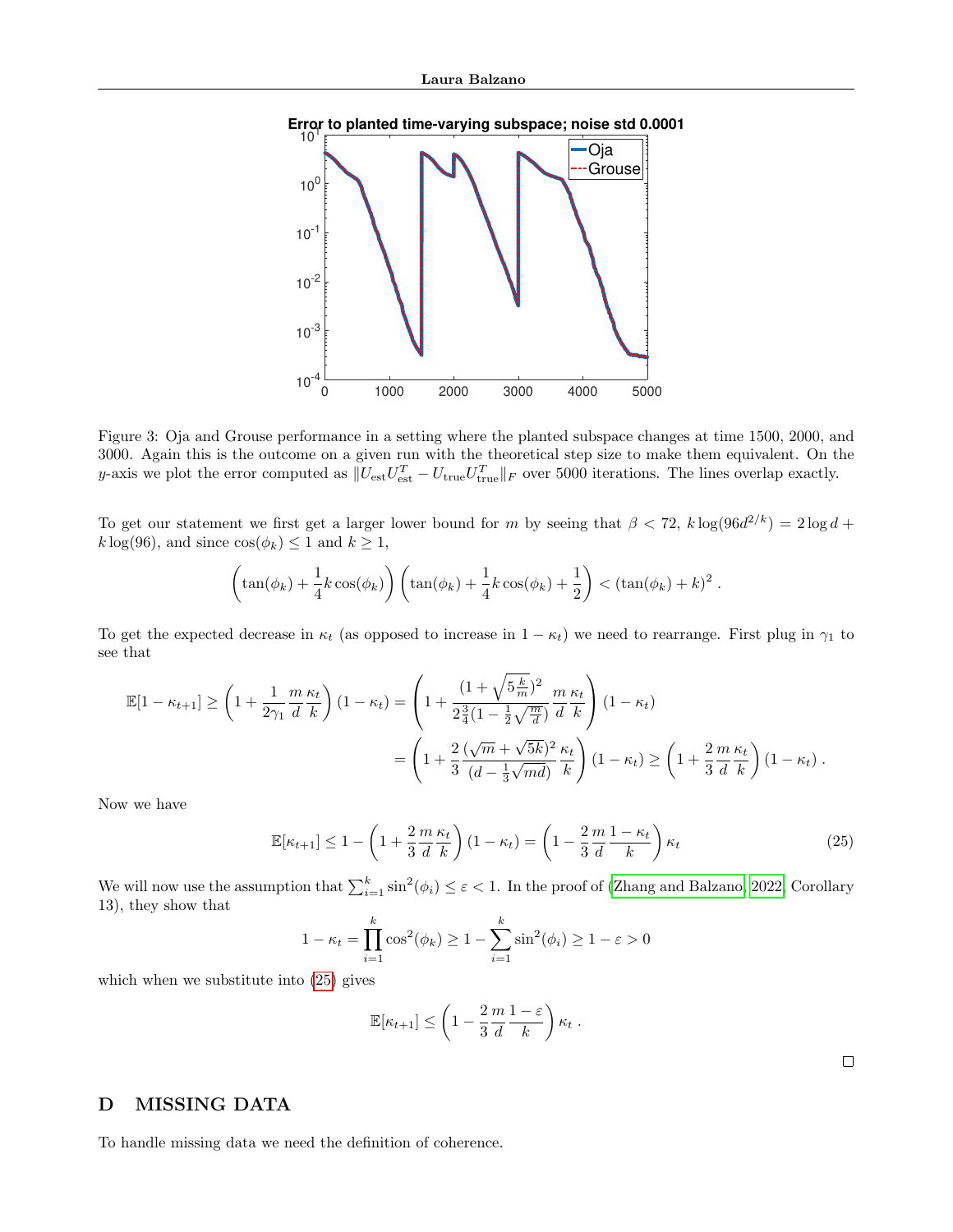**Definition 1.** A subspace spanned by columns in U has coherence parameter  $\mu$  if

$$
\max_{i \in \{1, \dots, d\}} \|\mathcal{P}_{\mathbf{U}}\mathbf{e}_i\|_2^2 \le \frac{\mu k}{d} \;,
$$

where  $e_i$  is the i<sup>th</sup> standard basis vector and  $\mathcal{P}_{U}$  is the orthogonal projection onto the column space of U.

This definition of coherence has  $1 \leq \mu \leq \frac{d}{k}$  and can also be applied to a vector. This theorem uses  $\mu(\bar{U})$ , the coherence of the true underlying subspace, as well as  $\mu(\mathbf{r}_t)$ , the coherence of the residual vector. The work in [\(Balzano and Wright, 2015\)](#page-8-18) argues that this  $\mu(\mathbf{r}_t)$  term is generally observed to be bounded, but they do not provide the bound; instead they provide an assumption on the bound of  $\mu(\mathbf{r}_t)$  supported by empirical evidence.

**Theorem 4** (Adapted from [\(Zhang and Balzano, 2022\)](#page-11-3) Theorem 12). Suppose we observe vectors  $\mathbf{x}_t$  on a subset of m entries selected uniformly with replacement, whose indices are stored in  $\Omega \subset \{1, \ldots, m\}$ .

At each time t, let the step size of GROUSE be  $\theta_t = \arctan \left( \frac{\|\mathbf{r}_t\|}{\|\mathbf{r}_t\|} \right)$  $\|\mathbf{p}_t\|$ ), the step size of  $Oja$ 's algorithm be

$$
\eta_t = \frac{\tan(\theta_t \|\mathbf{r}_t\| \|\mathbf{w}_t\|)}{\|\mathbf{r}_t\| \|\mathbf{w}_t\| - \|\mathbf{w}_t\|^2 \tan(\theta_t \|\mathbf{r}_t\| \|\mathbf{w}_t\|)}
$$

,

and the step size of PGF to be

$$
\gamma_t = \frac{\tan(\theta_t \|\mathbf{r}_t\| \|\mathbf{w}_t\|)}{\|\mathbf{r}_t\| \|\mathbf{w}_t\|}.
$$

Then all three algorithms' outputs are equal for all t.

 $Suppose \sum_{i=1}^{k} \sin^{2}(\phi_{k}) \leq \varepsilon$ . If

$$
m > C_7 \max \left\{ k \mu(\bar{\mathbf{U}}) \log(d\sqrt{k}), \mu(\mathbf{r}_t)^2 \log d, k \mu(\bar{\mathbf{U}}) \mu(\mathbf{r}_t) \log d \right\}
$$

then with probability at least  $1 - 3/d^2$  we have

$$
\mathbb{E}[\kappa_{t+1}] \le \left(1 - \frac{1}{4} \frac{m}{d} \frac{1 - \varepsilon}{k}\right) \kappa_t.
$$

This theorem comes almost directly from [\(Zhang and Balzano, 2022\)](#page-11-3) Theorem 12 and Corollary 13 and our equivalence Theorem [1.](#page-4-1) The only adjustment is in the third term for the lower bound on  $m$ , where we simplify a term from  $k\mu(\bar{\mathbf{U}})(1+2\sqrt{\mu(\mathbf{r}_t)\log d})^2 \leq 9k\mu(\bar{\mathbf{U}})\mu(\mathbf{r}_t)\log d.$